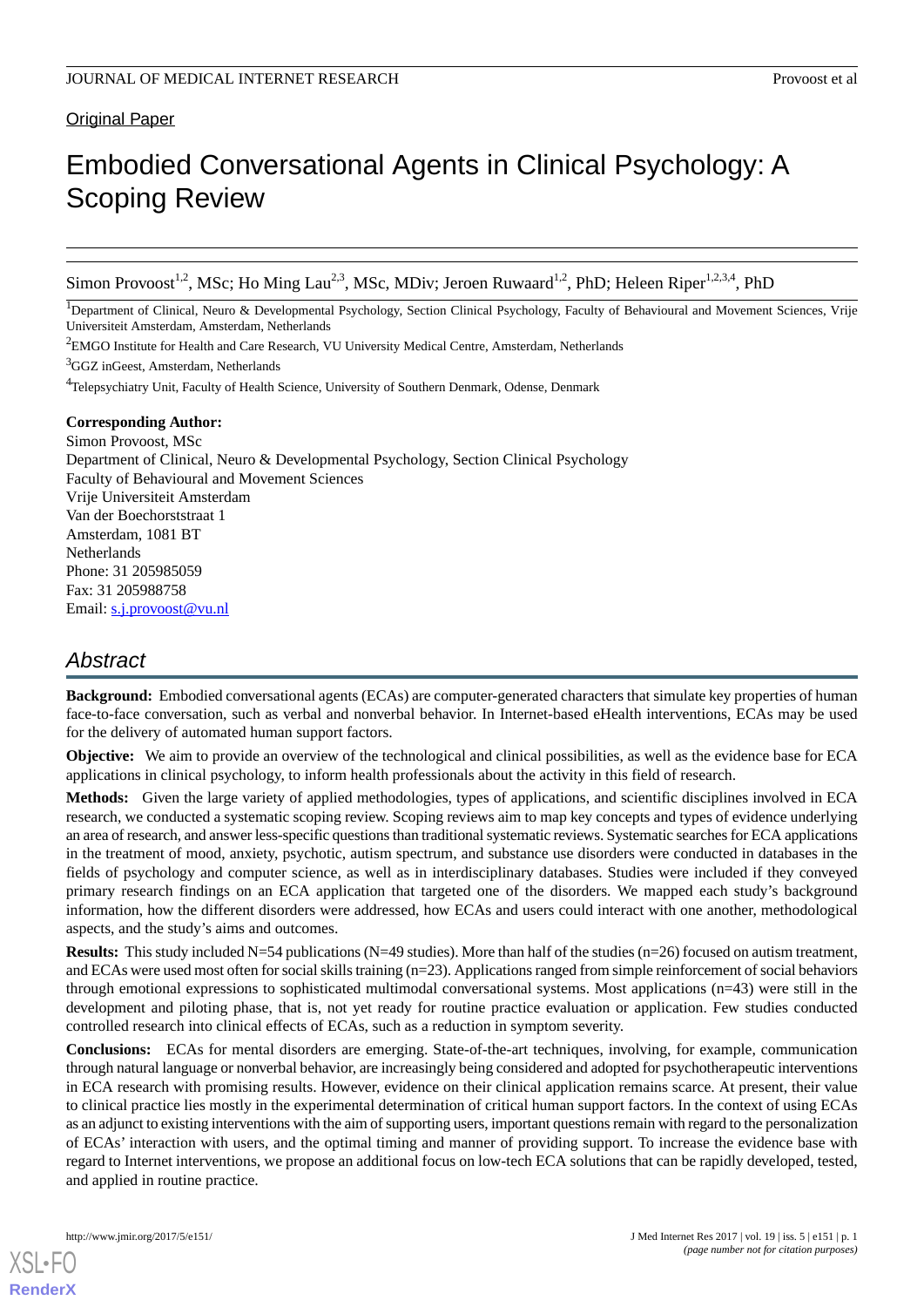*(J Med Internet Res 2017;19(5):e151)* doi:  $10.2196/$ jmir.6553

#### **KEYWORDS**

eHealth; review; embodied conversational agent; human computer interaction; clinical psychology; mental disorders; intelligent agent; health behavior

# *Introduction*

#### **Background**

Internet-based interventions can be effective in the treatment of various mental disorders compared with care-as-usual (eg, face-to-face treatment) and waiting list control groups [\[1](#page-13-0)]. Many interventions, especially those aimed at mood, anxiety, and substance use disorders, are based on cognitive behavioral therapy (CBT). These interventions can be unguided or guided, with guidance typically being provided by licensed health professionals or trained volunteers. Guided interventions are typically more clinically effective than unguided ones [\[2-](#page-13-1)[4\]](#page-13-2). Their superiority is most likely explained by the interaction between the participant and the person providing guidance, and although concepts such as treatment adherence have been suggested as a working mechanism [\[5](#page-13-3)], that is, human support having a positive effect on adherence, and in turn on effectiveness, it remains unclear how exactly human support accounts for the difference. Thus, there is good reason to explore whether the gap between guided and unguided interventions can be bridged. In this paper we focus on a potential automated solution: Embodied conversational agents (ECAs).

#### **Embodied Conversational Agents**

ECAs can be defined as "more or less autonomous and intelligent software entities with an embodiment used to communicate with the user" [\[6](#page-13-4)]. Examples of real-world ECAs are interactive characters in video games and virtual characters that assist customers in Web stores. Conceptually, ECAs consist of three components [[7\]](#page-13-5). The first is an application interface that allows users to communicate with the ECA and provide it with information. These interfaces can range from Web-based questionnaires to real-time audio and video input. Second, ECAs are endowed with computer models that give them their "mental" capacities, essentially programmed knowledge used to reason over the factual "observations" derived from the interface. Such models can range from concise decision trees in which different answers on a questionnaire lead to different responses by the ECA, to machine learning–based algorithms that classify real-time video and audio input into a user's emotional state, allowing the ECA to react empathically. Third, ECAs have an embodiment, or visual representation, which allows them to communicate with users verbally or nonverbally. Embodiments can range from virtual human characters on computer screens to robots, and communication from text messages to human communication modalities such as speech, gestures, and facial expressions. There are advantages and disadvantages to whatever implementation of the design aspects is chosen. Highly advanced ECAs, for example, those using multimodal and real-time user input such as video recordings and natural language, can be more believable than simplistic ones, but their complexity means that they require more development time, greater technological expertise, and that

mistakes (eg, in interpreting semantics of natural language) become more likely. Low-tech approaches based, for example, on decision tree mechanisms or relatively simplistic graphics can be utilized to deal with these problems, but they also make for a less realistic experience. These kinds of trade-offs make finding the optimal configuration in a certain setting a nontrivial task.

#### **Are ECAs Ready for Clinical Practice?**

Working with an existing Web- and mobile-based cognitive behavioral treatment for depression [\[8](#page-13-6)], our interest lies with techniques that can be applied in clinical practice. Given the many design decisions that can be made with respect to an ECA's configuration, it is not immediately evident what an ECA should look like, and how it should behave in our context, namely as a bridge between guided and unguided interventions in clinical psychology. Paradigms exist that offer concrete design guidelines with respect to some (eg, [\[9](#page-13-7)]), or many (eg, [\[10](#page-13-8)]), of the aspects of ECA development. However, their empirical foundations generally rest on outcome measures such as "user satisfaction," "engagement with the ECA," or "intention to use," and the context is not necessarily that of clinical psychology. Although such measures might be indicative of clinical effectiveness, they do not necessarily translate to the clinical outcomes we aim to improve. For example, even though users might be fully satisfied with an ECA, this does not necessarily mean that the average treatment outcome (eg, a significant reduction on a clinical measure of depression) will improve. Our chances to successfully bridge the gap between guided and unguided interventions will increase if we can determine how we can apply ECA technology with respect to improving clinical outcomes.

The interdisciplinary nature of ECA research makes almost any intervention that includes an ECA inherently complex. The UK Medical Research Council's (MRC) framework for complex interventions [[11\]](#page-13-9) defines four phases through which such interventions move before being fully embedded in practice: development, piloting, evaluation, and implementation. The difference between the piloting and evaluation phase is crucial. Whereas interventions might still be subject to changes in the piloting phase, the evaluation phase is characterized by a focus on clinical outcomes and a more rigorous study design. Although routine practice sometimes evolves along different lines, as a golden rule, it is only once an intervention has successfully moved through the evaluation phase and can be considered effective and safe to use, that it becomes of practical value to psychologists.

#### **Scoping Review**

As a first step toward designing our own ECA, we wanted to review the relevant literature in a systematic manner to find out how ECAs had previously been used in psychotherapy, and to what extent the approaches taken were supported by evidence.

 $XS$ -FO **[RenderX](http://www.renderx.com/)**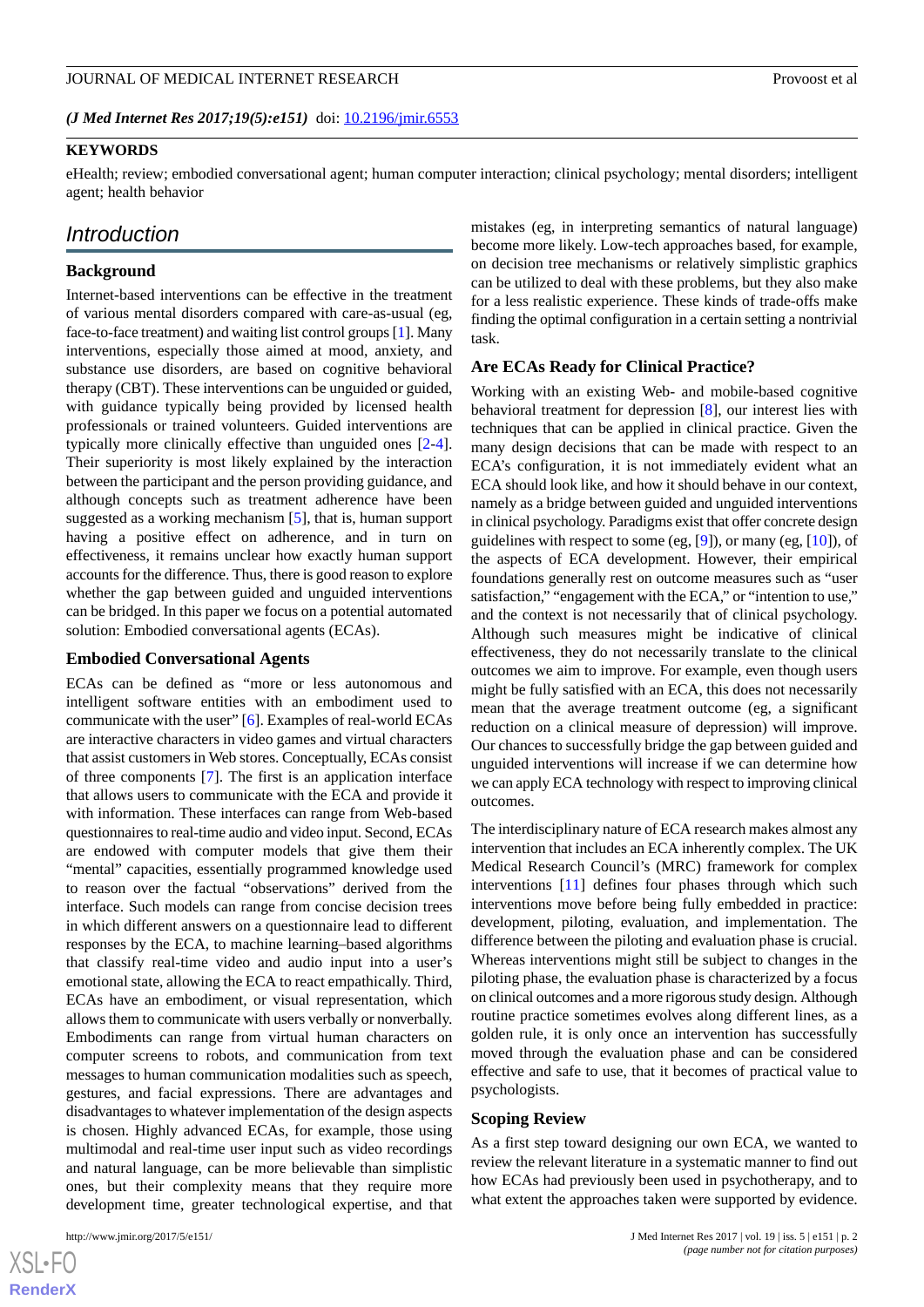Initial exploration of the literature to determine a suitable review method revealed a large variety of ECA applications, study designs, and outcome measures, such that a traditional systematic review (more emphasis on hard evidence) or meta-analytic approach (requires comparable outcomes) appeared inappropriate. We therefore adopted the scoping review method [\[12](#page-13-10)]. Scoping reviews aim to map the key concepts underpinning a research area, as well as the main sources and types of evidence that are available [\[13](#page-13-11)]. Compared with traditional systematic reviews, scoping reviews address broader topics where many different study designs might be applicable, and do not emphasize quality assessment (eg, the power of the study or nature of control groups) of the included studies, as the research questions are less specific [[12\]](#page-13-10).

This scoping review aims to inform health professionals about the technological and clinical possibilities and evidence base for ECA applications in clinical psychology, and to provide an overview of the activity in this field of research.

# *Methods*

# **Study Design**

We adopted the Arksey and O'Malley framework for scoping reviews [\[12](#page-13-10)], which distinguishes five different stages: (1) identifying the research question, (2) identifying relevant studies, (3) study selection, (4) charting the data, and (5) collating, summarizing, and reporting the results. We took into account recommendations about using an iterative team approach throughout stages (1) to (4) [[14](#page-13-12)[,15](#page-13-13)] by having regular discussions with other team members. As theoretical underpinnings to scoping reviews, as well as transparency about the process by which results are obtained, are often lacking [\[16\]](#page-13-14), we also made an attempt to provide clear concept definitions.

Stages (1) to (4) are described in this section and stage (5) in the Results section.

#### **Identifying the Research Question**

Given the generic features of human support in psychotherapy, techniques seen in the treatment of disorders other than depression might be applicable in our context as well. Hence, we broadened our scope to include other common mental health disorders known to be a target for e-Mental Health interventions, namely mood disorders, anxiety disorders, post-traumatic stress disorder (PTSD), psychotic disorders, eating disorders, autism spectrum disorders (ASDs), and substance-related disorders.

#### **Study Identification**

Our generic search query was as follows:

*embodied conversational agent AND mood disorder OR anxiety disorder OR psychotic disorder OR eating disorder OR autism spectrum disorder OR substance-related disorder*

Our list of search terms for the ECA concept included those we observed to be most common, for example, "virtual agent," "virtual character," "virtual human," or "avatar." The terms for the mental disorders were based on those found in PubMed's MeSH (medical subject headings) index. We searched both psychology and computer science databases, including PubMed (psychology), ScienceDirect (interdisciplinary), WebOfScience (interdisciplinary), ACM (Association for Computing Machinery) Digital Library (computer science), and SpringerLink (artificial intelligence). The detailed search strings and search procedures are described in [Multimedia Appendix](#page-13-15) [1.](#page-13-15) The final search was conducted in, and included articles published up to, July 2015. References were stored in Microsoft Excel, and duplicates were removed.

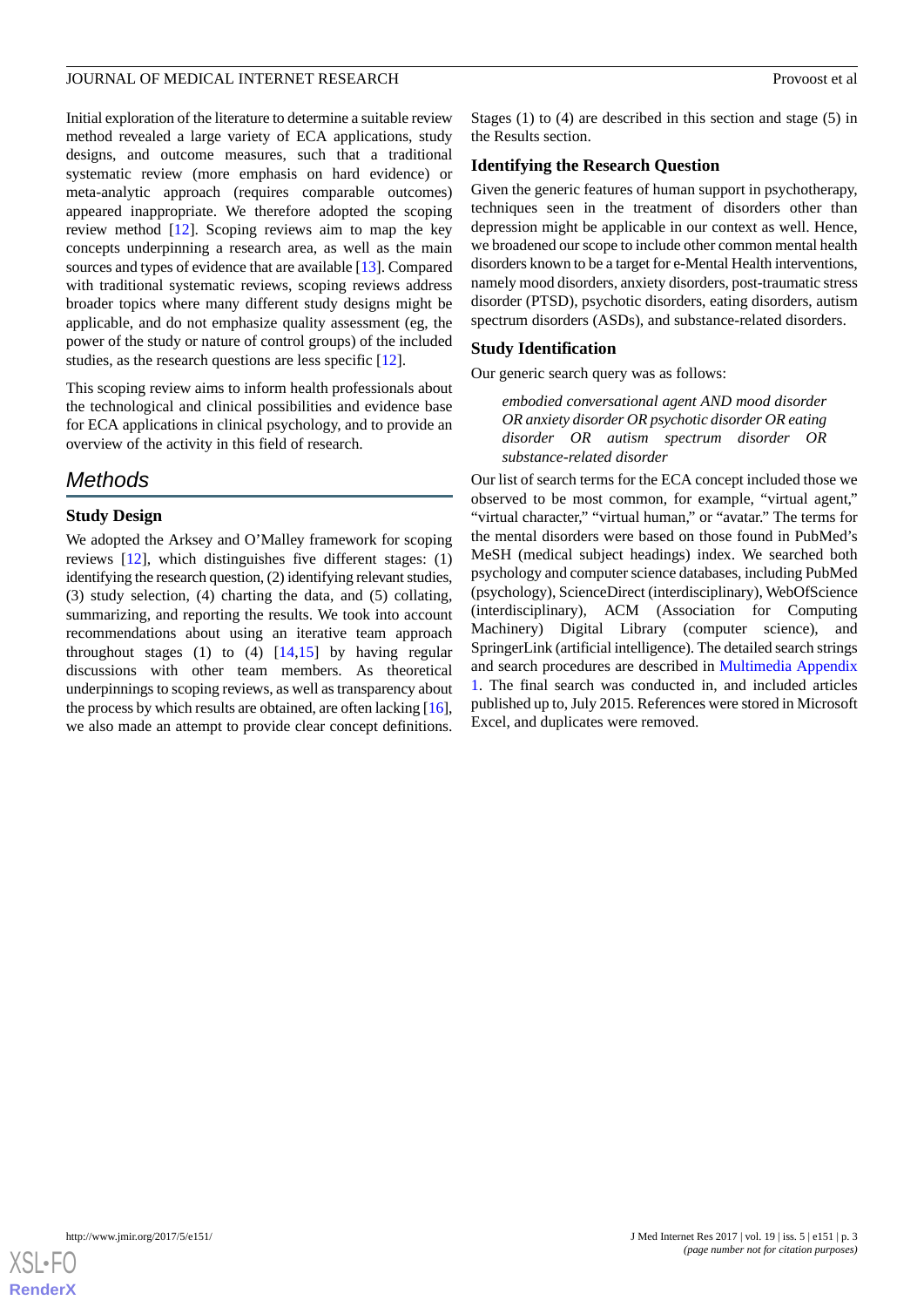<span id="page-3-0"></span>**Figure 1.** Examples of embodied conversational agent embodiments: top-left: emotional reinforcement with a smiley face; bottom-left: virtual psychiatric nurse; middle: SPARX's (Smart, Positive, Active, Realistic, X-factor thoughts) guide character; top-right: SimSensei Kiosk virtual counselor; bottom-right: humanoid robot KASPAR.



#### **Study Selection**

Study selection was conducted by two independent reviewers (SP & HL), who screened titles and abstracts on the sequential eligibility criteria, and then assessed the full-text versions of the remaining articles. A third reviewer (JR) was consulted in case of disagreement. We included full articles that:

(1) were written in English, (2) included an ECA in (3) an applied mental health context, (4) conveyed primary research findings, (5) targeted a mood, anxiety, psychotic, eating, autism spectrum, or substance-related disorder, and (6) described an experimental or focus group study.

[XSL](http://www.w3.org/Style/XSL)•FO **[RenderX](http://www.renderx.com/)**

Regarding criterion (2), for a software entity to be considered an ECA, it required to, first, have a virtual or physical embodiment (eg, [Figure 1](#page-3-0)), second, interact with a user and, third, have a reasonable sense of agency, meaning its behavior had to be autonomous, and the software entity had to exhibit some form of reasoning. As for criterion (3), an applied mental health context implied that ECAs were used in an application that aimed to improve patient outcomes directly related to the targeted disorder, or that a reasonable argument could be made that the proposed application could eventually be used to do so.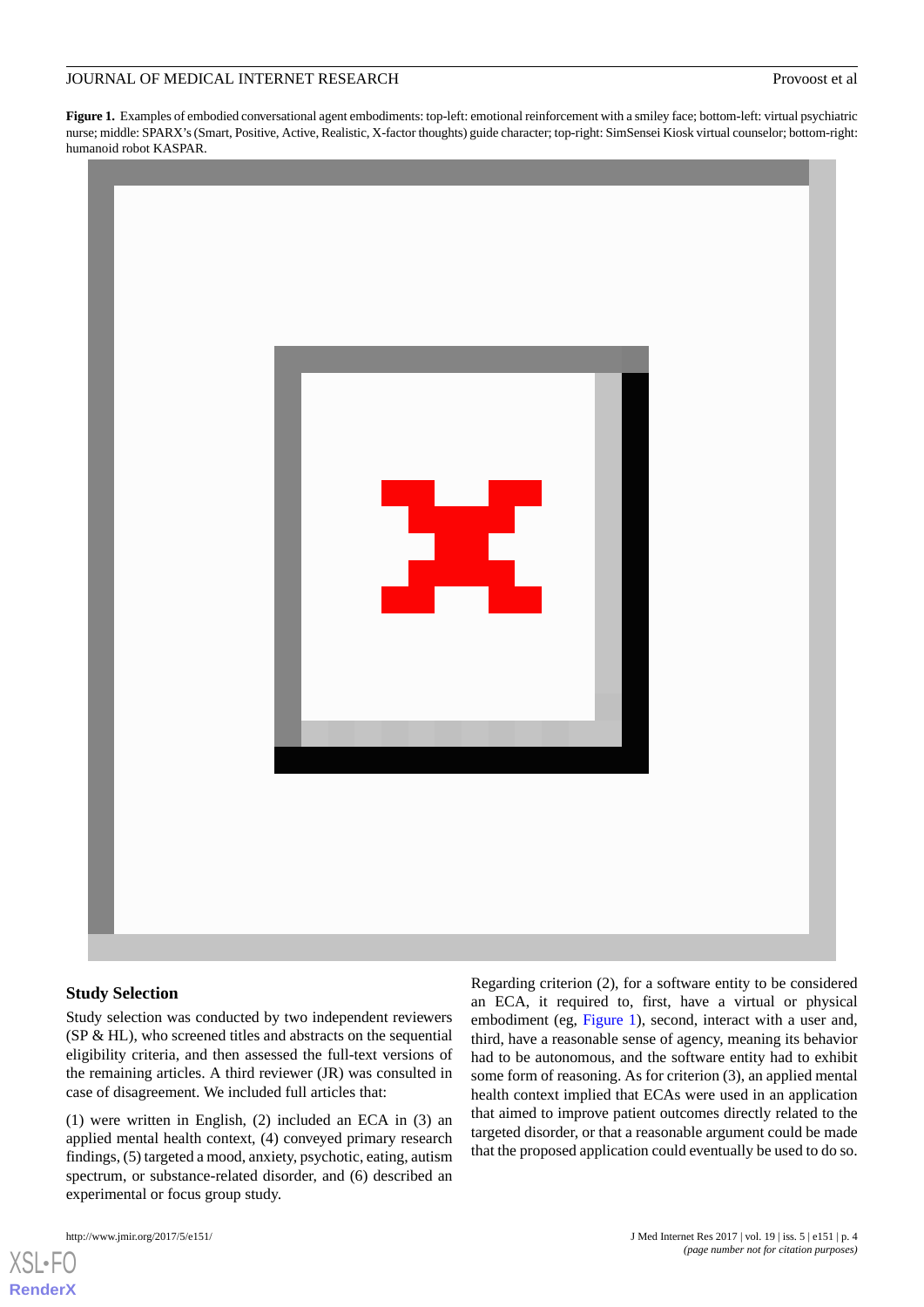#### **Charting the Data**

Data extraction was conducted independently by two reviewers (SP & HL). Concepts were mapped in four categories: (1) meta-information, (2) study characteristics, (3) study methodology, and (4) ECA characteristics. Precise definitions of the concepts are listed in [Multimedia Appendix 2.](#page-13-16)

During the data collection process, several concept definitions were refined. In trying to map the studies'intended interventions and provide a taxonomy, we found that from a low level of abstraction, interventions targeted very specific behaviors or skills. Our listing grew so expansive that we considered a higher-level classification to be useful. Something similar could be said for the ECAs'social roles, which were difficult to define precisely given the large variety in applications. In our attempt to provide a useful taxonomy, we tagged all studies with their most predominant social role and intended intervention during discussions with all reviewers present. In these discussions, definitions of the different outcome types and development phases (based on the MRC framework for complex interventions [[11\]](#page-13-9)) were refined as well, until each of the studies could be tagged unambiguously. The resulting definitions are also listed in [Multimedia Appendix 2.](#page-13-16)

#### <span id="page-4-0"></span>**Figure 2.** Flowchart describing study identification and selection.

# *Results*

#### **Main Findings**

The search identified N=1117 references. After the removal of duplicates, N=958 references remained. Next, a total of N=862 references were excluded by both reviewers after screening titles and abstracts. Of the remaining N=96 references, the reviewers did not agree about the inclusion based on screening in 78 instances, primarily because it was not entirely clear from the limited information provided by title and abstract whether the ECA inclusion criterion was satisfied (N=40). After full assessment of the 96 remaining articles, disagreement on 8 articles remained and was resolved in a discussion with the third reviewer. Finally, N=54 articles were considered eligible for full review. These 54 articles corresponded to N=49 unique studies [\(Figure 2](#page-4-0)). [Multimedia Appendices 3](#page-13-17) and [4,](#page-13-18) respectively, list the included studies' intervention and ECA, and experimental design characteristics. [Figure 3](#page-5-0) depicts the most important results of the overall summative analysis and [Figure](#page-3-0) [1](#page-3-0) gives an illustration of some of the ECAs described in this review, more specifically emotional reinforcement with a smiley face [\[17](#page-14-0)] in the top-left, a virtual psychiatric nurse [[18\]](#page-14-1) in the bottom-left, SPARX (Smart, Positive, Active, Realistic, X-factor thoughts)'s guide character [\[19](#page-14-2)] in the middle, the SimSensei Kiosk virtual counselor [[20\]](#page-14-3) in the top-right, and humanoid robot KASPAR [[21\]](#page-14-4) in the bottom-right.



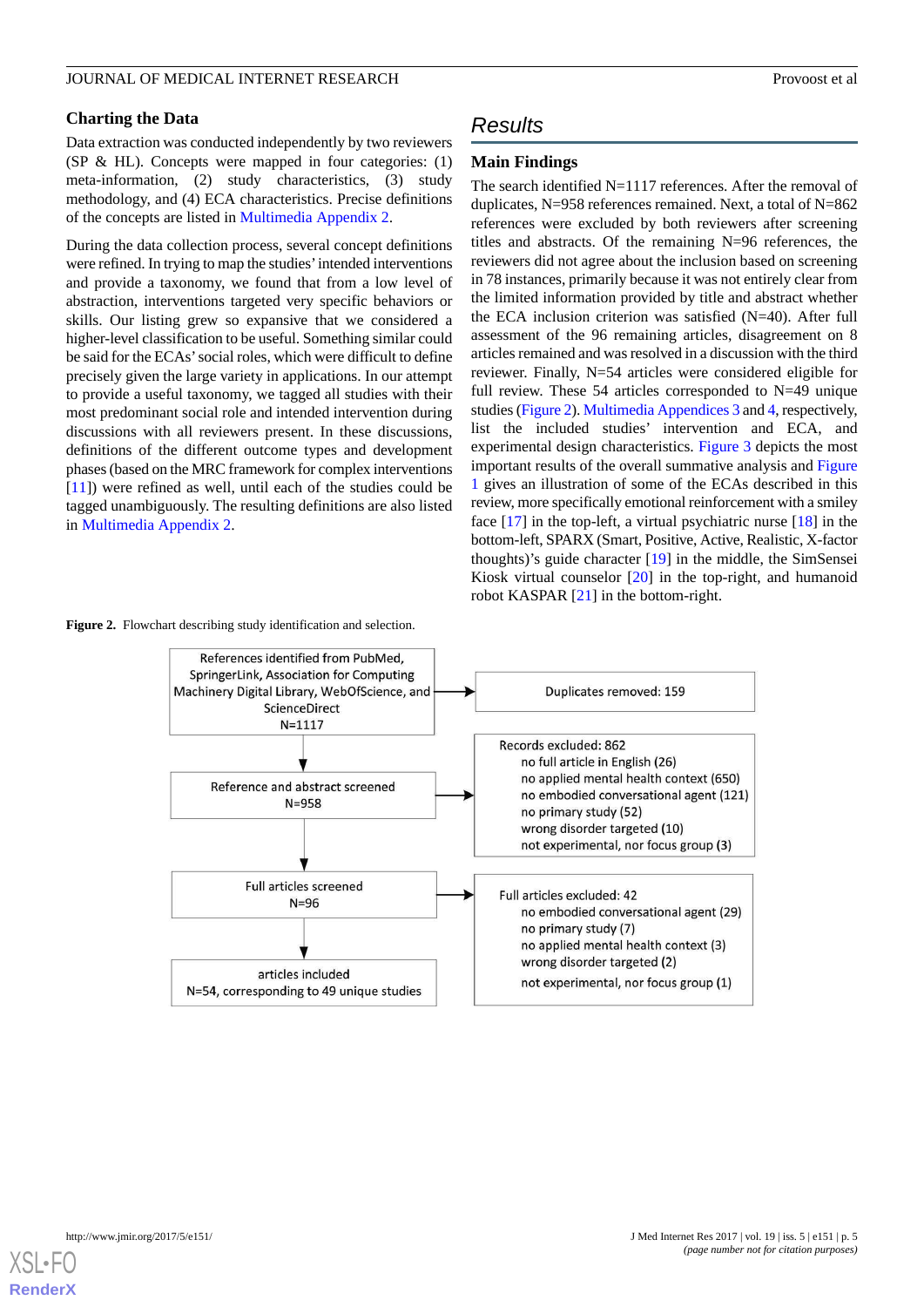<span id="page-5-0"></span>Figure 3. Results of the overall summative evaluation. Note that the categories were not mutually exclusive besides the intervention types and development phases.



# 2b. Studies per disorder



# 2c. Studies per intervention type



# 2d. Target skills and behaviors for social skills training



# **Autism Spectrum Disorders**

Over half the studies (n=26) targeted ASDs ([Table 1\)](#page-6-0). They either involved a form of social skills training (n=21), aimed at a variety of target behaviors or skills ([Figure 3](#page-5-0), graph d), or were presented as an educational aid  $(n=5)$  to accommodate children with autism's special needs. Autism was the only disorder targeted with robotic applications (n=12), and most of the virtual characters appeared in serious games (n=8). Most

[XSL](http://www.w3.org/Style/XSL)•FO **[RenderX](http://www.renderx.com/)**

# 2e. Studies per embodied conversational agent role health care provider



2f. Communication modalities used by embodied conversational agents and users





2g. Studied outcomes





ECAs assumed the role of a social interaction partner  $(n=18)$ or tutor ( $n=8$ ), and in two studies  $[22,23]$  $[22,23]$  $[22,23]$  $[22,23]$  social interaction partners were accompanied by a coach who provided additional feedback on their performance. The relative predictability of ECA behavior compared with that of humans, the possibility to repeatedly practice certain behaviors more often than with human partners, and children with autism's fascination for technology were important reasons to explore the use of ECA technology in autism treatment.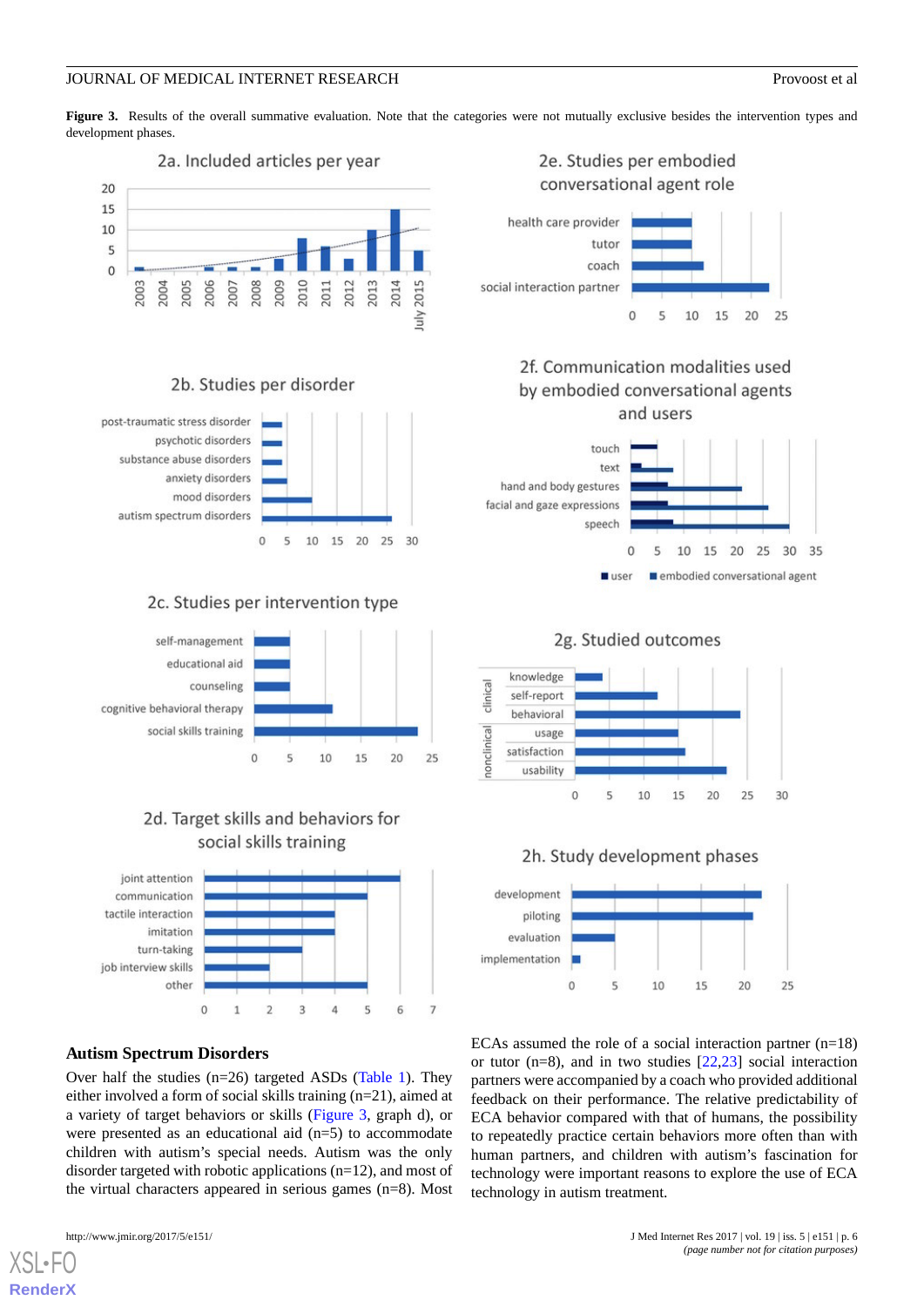# **JOURNAL OF MEDICAL INTERNET RESEARCH** Provoost et al

<span id="page-6-0"></span>

| <b>Table 1.</b> Summative results per disorder. |        |        |       |       |       |       |
|-------------------------------------------------|--------|--------|-------|-------|-------|-------|
| Total number of studies                         | $n=26$ | $n=10$ | $n=5$ | $n=4$ | $n=4$ | $n=4$ |
|                                                 |        |        |       |       |       |       |

| Total number of statics                                             | $11 - 20$                              | $11 - 10$      |                  |                          |                             |                |
|---------------------------------------------------------------------|----------------------------------------|----------------|------------------|--------------------------|-----------------------------|----------------|
|                                                                     | $\boldsymbol{\mathrm{ASD}^\mathrm{a}}$ | Depression     | Anxiety          | PTSD <sup>b</sup>        | Psychotic                   | Substance use  |
| <b>Interventions</b>                                                |                                        |                |                  |                          |                             |                |
| Social skills training                                              | $21\,$                                 | $\,1\,$        |                  |                          | $\sqrt{2}$                  |                |
| Educational aid                                                     | 5                                      |                |                  |                          |                             |                |
| $\mathrm{CBT}^{\mathrm{c}}$                                         |                                        | $\overline{4}$ | $\boldsymbol{2}$ | $\mathbf{1}$             |                             | 4              |
| Counseling                                                          |                                        | 3              | 3                | $\overline{c}$           |                             |                |
| Self-management                                                     |                                        | 2              |                  | $\mathbf{1}$             | $\sqrt{2}$                  |                |
| Platform                                                            |                                        |                |                  |                          |                             |                |
| Serious game                                                        | $\,8\,$                                | $\sqrt{2}$     | $\mathbf{1}$     | $\mathbf{1}$             |                             |                |
| Stand-alone Software                                                | $\overline{4}$                         | $\overline{c}$ | 3                | $\mathbf{1}$             | $\sqrt{2}$                  |                |
| Robotics                                                            | 12                                     |                |                  |                          |                             |                |
| Virtual reality                                                     | $\mathbf{1}$                           |                | $\mathbf{1}$     |                          | $\,1\,$                     |                |
| Web based                                                           | $\mathbf{1}$                           | 6              |                  | $\sqrt{2}$               | $\mathbf{1}$                | 4              |
| Social role                                                         |                                        |                |                  |                          |                             |                |
| Social interaction partner                                          | 18                                     | $\mathbf{1}$   | $\mathfrak{Z}$   |                          | $\boldsymbol{2}$            |                |
| Tutor                                                               | 8                                      |                | $\mathbf{1}$     |                          | $\mathbf{1}$                |                |
| $\operatorname{Coach}$                                              | $\sqrt{2}$                             | 6              |                  | 3                        | $\mathbf{1}$                | $\overline{c}$ |
| Health care provider                                                |                                        | 5              | $\overline{c}$   | $\mathbf{1}$             | $\overline{c}$              | $\sqrt{2}$     |
| $\ensuremath{\text{ECA}}^{\text{d}}$ human communication modalities |                                        |                |                  |                          |                             |                |
| Speech                                                              | 18                                     | $\sqrt{5}$     | 3                | $\overline{c}$           | $\overline{4}$              | $\overline{c}$ |
| Facial and gaze expressions                                         | 15                                     | 5              | 4                | $\overline{c}$           | 3                           | $\mathbf{1}$   |
| Hand and body gestures                                              | 14                                     | 3              | 3                | $\overline{c}$           | $\sqrt{2}$                  | $\mathbf{1}$   |
| Text                                                                | $\sqrt{2}$                             | 3              | $\mathbf{1}$     | $\mathbf{1}$             |                             | $\mathbf{1}$   |
| Touch                                                               |                                        |                |                  |                          |                             |                |
| <b>User human communication modalities</b>                          |                                        |                |                  |                          |                             |                |
| Speech                                                              | 3                                      | $\overline{c}$ | 3                | $\mathbf{1}$             | $\mathbf{1}$                | $\mathbf{1}$   |
| Facial and gaze expressions                                         | 3                                      | $\mathbf{1}$   | 3                | $\mathbf{1}$             |                             | $\mathbf{1}$   |
| Hand and body gestures                                              | 4                                      | $\mathbf{1}$   | 3                | $\mathbf{1}$             |                             |                |
| Text                                                                | $\mathbf{1}$                           | $\mathbf{1}$   |                  | $\mathbf{1}$             |                             |                |
| Touch                                                               | 5                                      |                |                  |                          |                             |                |
| Personalization                                                     |                                        |                |                  |                          |                             |                |
| Static user model                                                   | $\overline{4}$                         |                |                  |                          |                             |                |
| Dynamic user model                                                  | 2                                      | $\tau$         | $\mathbf{1}$     | $\overline{c}$           | $\mathfrak{Z}$              | 3              |
| Menu-based dialog                                                   | $\sqrt{2}$                             | $\overline{4}$ |                  | $\mathbf{1}$             | $\overline{4}$              | $\mathbf{1}$   |
| Natural language dialog                                             |                                        | $\overline{c}$ | $\mathbf{1}$     | $\overline{c}$           |                             | $\mathbf{1}$   |
| <b>Development phase</b>                                            |                                        |                |                  |                          |                             |                |
| Development                                                         | 13                                     | 5              | $\overline{c}$   | $\overline{\mathcal{L}}$ |                             | $\mathbf{1}$   |
| Piloting                                                            | 11                                     | $\overline{c}$ | 3                |                          | $\ensuremath{\mathfrak{Z}}$ | $\overline{c}$ |
| Evaluation                                                          | $\boldsymbol{2}$                       | 2              |                  |                          | $\mathbf{1}$                | $\mathbf{1}$   |
| Implementation                                                      |                                        | $\mathbf{1}$   |                  |                          |                             |                |
| <b>Outcomes</b>                                                     |                                        |                |                  |                          |                             |                |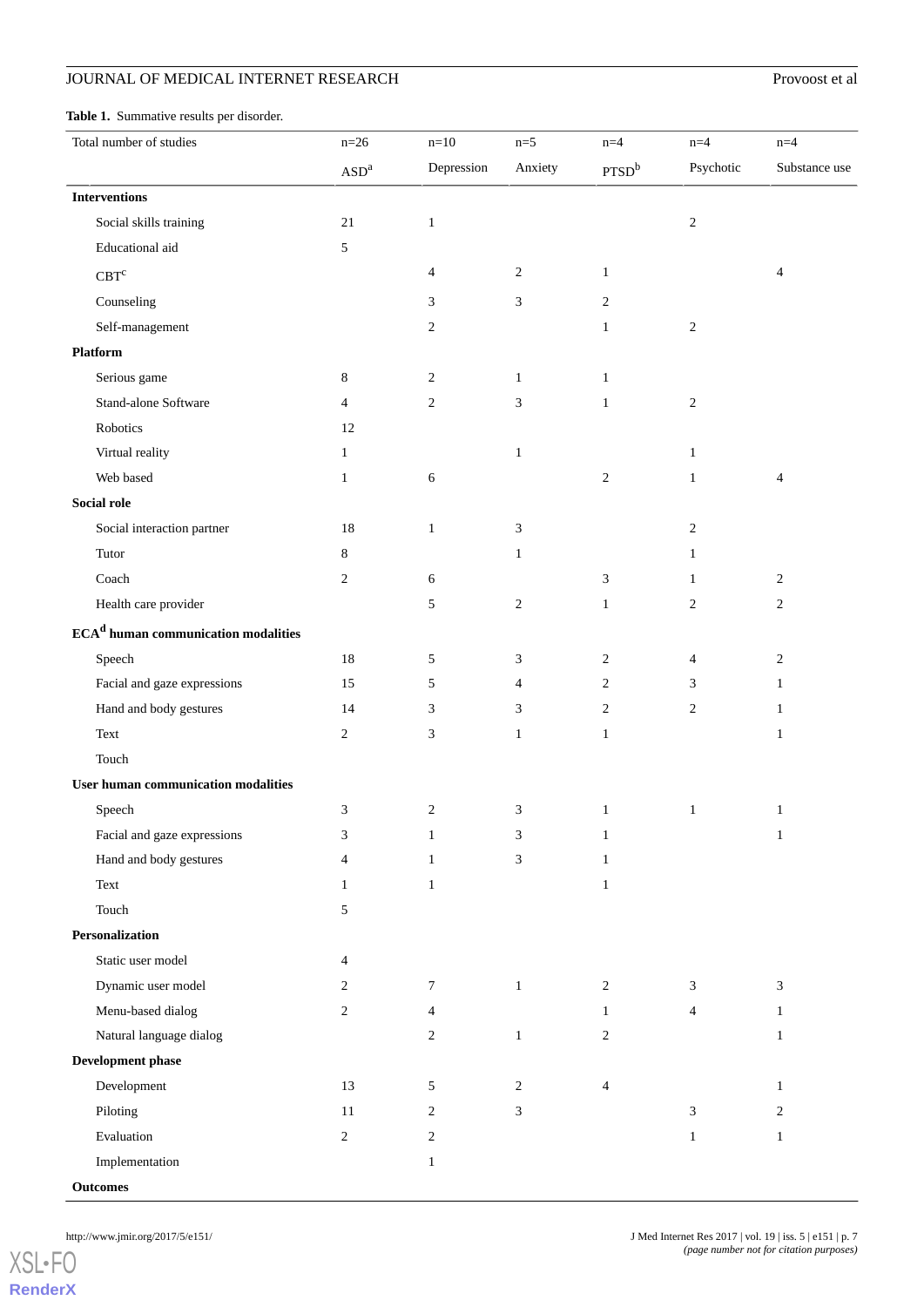| Total number of studies   | $n=26$           | $n=10$         | $n=5$          | $n=4$             | $n=4$          | $n=4$          |
|---------------------------|------------------|----------------|----------------|-------------------|----------------|----------------|
|                           | ASD <sup>a</sup> | Depression     | Anxiety        | PTSD <sup>b</sup> | Psychotic      | Substance use  |
| Usability                 | 11               | 5              | $\overline{2}$ | 3                 | 3              | $\overline{2}$ |
| Satisfaction              | 3                | 8              | $\mathbf{1}$   | 2                 | $\overline{4}$ | $\overline{2}$ |
| Usage                     | 11               | $\mathbf{1}$   | $\mathbf{1}$   |                   | $\overline{2}$ | 1              |
| Behavioral                | 17               | $\overline{2}$ | 3              |                   | 3              |                |
| Self-report               | $\overline{c}$   | $\overline{4}$ | 3              |                   | $\overline{2}$ | $\overline{2}$ |
| Knowledge                 | $\overline{4}$   |                |                |                   |                |                |
| <b>Study participants</b> |                  |                |                |                   |                |                |
| Mean N (SD)               | 14.6(14.2)       | 93.8 (108.8)   | 107.4(141.0)   | 293 (306.7)       | 19.8(11.9)     | 380.5 (624.8)  |
| Min N, max N              | 1,49             | 8,351          | 15, 351        | 10,700            | 10, 37         | 35, 1317       |
| Clinical sample           | 21               | $\overline{7}$ |                | 1                 | $\overline{4}$ | $\overline{2}$ |
| Adult sample              | 5                | 7              | $\overline{4}$ | $\overline{4}$    | $\overline{4}$ | 4              |

<sup>a</sup>ASD: autism spectrum disorder.

<sup>b</sup>PTSD: post-traumatic stress disorder.

<sup>c</sup>CBT: cognitive behavioral therapy.

<sup>d</sup>ECA: embodied conversational agent.

#### *Psychotherapeutic Interventions*

A first group of ASD studies targeted nonverbal communication skills. In *joint-attention skills* training, virtual characters  $[17,22,24-26]$  $[17,22,24-26]$  $[17,22,24-26]$  $[17,22,24-26]$  $[17,22,24-26]$  $[17,22,24-26]$  $[17,22,24-26]$  or a robot  $[27]$  $[27]$  would nonverbally cue targets by pointing or gazing at them, after which children were instructed to pay attention to the targets [[17,](#page-14-0)[22](#page-14-5),[24-](#page-14-7)[27\]](#page-14-9). *Imitation skills* were taught by asking children to repeat nonverbal gestures made by robots [\[28](#page-14-10)[-31](#page-14-11)]. Other applications focused on *tactile interaction* by letting children play with robots equipped with tactile sensors [\[31](#page-14-11)[-34](#page-14-12)], *turn-taking* behavior through playing games with a virtual character [[17\]](#page-14-0) or robot [[30\]](#page-14-13), and *facial and emotion recognition* by reconstructing faces of dynamic photographs [[22\]](#page-14-5).

Applications focusing on verbal skills used ECAs to teach children *communication skills* such as general conversation [[35](#page-14-14)[,36](#page-14-15)] and antibullying strategies [[37\]](#page-15-0), and stimulated cooperation in multiplayer games [\[21](#page-14-4)[,38](#page-15-1)[,39](#page-15-2)]. Lastly, a *job interview training* application allowed users to practice with a virtual job interviewer [[23\]](#page-14-6). It is in this group of ASD studies that we found the only three applications focusing on adults [[23](#page-14-6)[,35](#page-14-14),[39\]](#page-15-2).

Four of the educational aid applications involved virtual tutors, targeting vocabulary [[40\]](#page-15-3), daily-life skills [\[41](#page-15-4)], general educational needs of children with ASDs [\[42](#page-15-5)], and comprehension of idioms [[43\]](#page-15-6). One study used a humanoid robot to teach children about body postures and aid them in their sense of body consciousness [\[44](#page-15-7)].

#### *ECA Technology*

From a technological perspective, the focus in many of these studies was on letting ECAs communicate with users through human communication modalities, most notably speech (n=18), facial and gaze expressions  $(n=15)$ , and hand and body gestures

[XSL](http://www.w3.org/Style/XSL)•FO **[RenderX](http://www.renderx.com/)**

 $(n=14)$ . A notable exception was touch  $(n=5)$ , which could only be used by human users.

Few studies employed user models to personalize subsequent interactions. Static user models were mostly used to call the user by name [\[24](#page-14-7),[25,](#page-14-16)[27,](#page-14-9)[42\]](#page-15-5), and only two studies employed dynamic user models to personalize subsequent interactions. In one study [\[26](#page-14-8)], emotion recognition was used to structure the narrative of a game, and in another  $[23]$  $[23]$  the interactions were structured according to the user's performance and level of rapport with the virtual job interviewer. Only two studies allowed users to enter into a dialog with the ECA, both using menu-based dialogs [\[23](#page-14-6),[36\]](#page-14-15).

#### *Evidence*

Although the most commonly studied outcomes were behavioral  $(n=17)$ , and most of the studies  $(n=21)$  were conducted with clinical samples, the sample sizes were generally very small (mean 14.6 [SD 14.2]), and in many cases the behavioral outcomes were short term and restricted to experimental settings (eg, a researcher's observation of child-robot interaction during an experiment [\[31](#page-14-11)]). Most studies were still in the development  $(n=13)$  and piloting  $(n=11)$  phase.

Two ASD studies had moved beyond the development and piloting phase. In the first study [\[23](#page-14-6)], the Web platform virtual reality (VR) job interview training was evaluated in a randomized controlled trial (N=26). Users were subjected to an interview with a job interviewer, and could ask a coach for feedback regarding their performance. Users could interact with the interviewer through a menu-based system, but they were also given the option of speaking their choices out loud to help them practice their verbal skills. The interviewer could be configured to have different personalities (from friendly and easy-going to mean and asking illegal questions), and based her responses on the user's answers and a user model that kept track of the level of rapport between the two. The interviewer used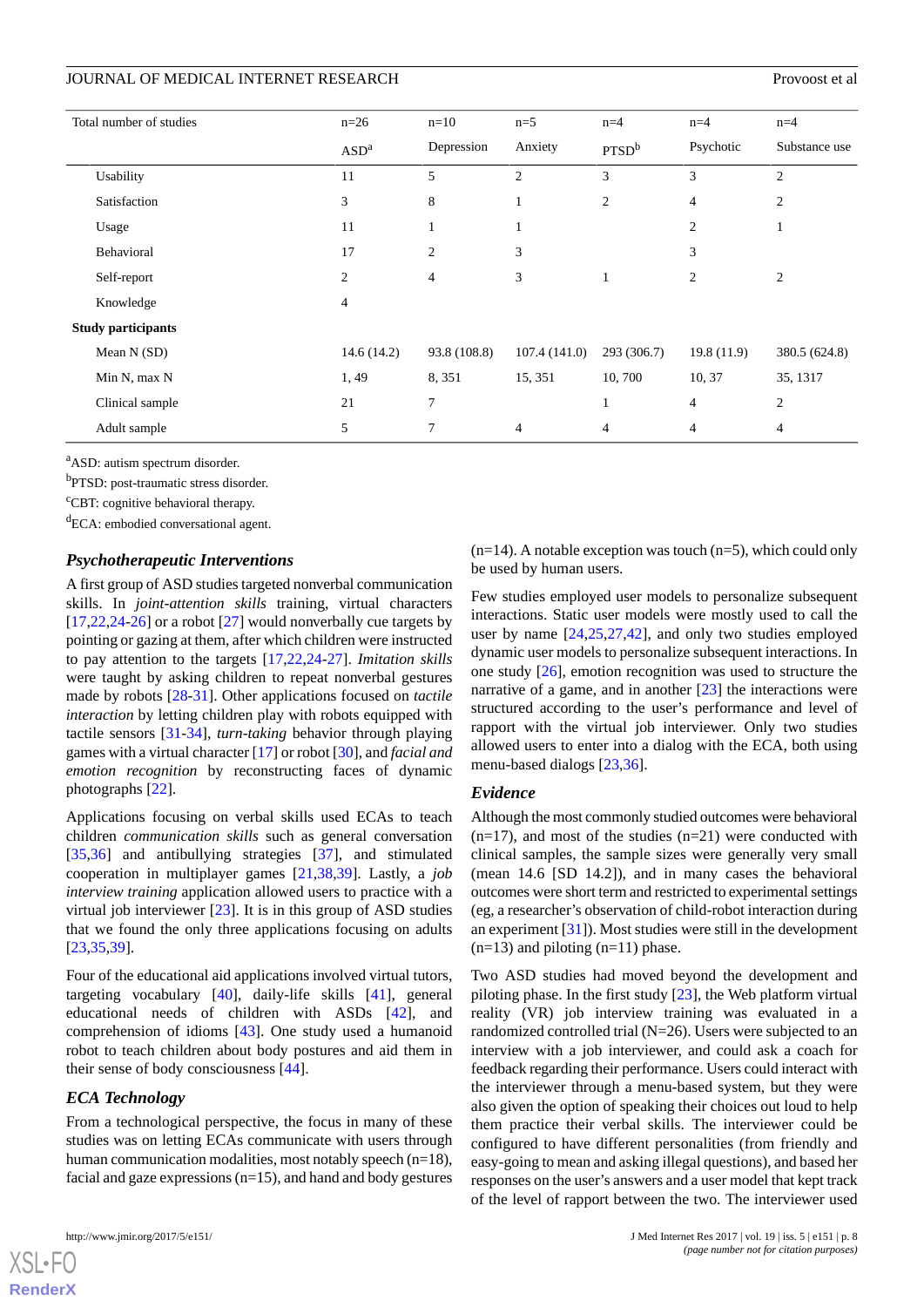#### JOURNAL OF MEDICAL INTERNET RESEARCH Provoost et al

speech output and conveyed dynamic emotional states through facial and gaze expressions. There was a significant improvement in the user's researcher-scored interview skills in a role-played interview, as well as self-confidence, compared with a control group that received no intervention. Although this result is promising, generalizability to real-world settings and the application's effectiveness compared with conventional job interview skills training programs remain unclear.

The second study used a computer program to improve joint attention, and emotion and face recognition in children with autism [[22\]](#page-14-5). It involved exercises with dynamic realistic photographs of human faces, "coming to life" after successful completion. This intervention also included an animal avatar coach embodied by a realistic photograph that provided additional motivational reinforcement. Following a randomized controlled study (N=49), the intervention was found to be more effective in comparison to a control condition in which children used drawing software. Both children with high- and low-functioning autism improved in terms of emotion recognition and observed social skills, while children with high-functioning autism also improved in facial recognition. Similar to the other evaluation study, it remains unclear how the intervention would compare with conventional interventions targeting similar social skills.

#### **Depression**

A total of n=10 studies targeted depression. These studies revolved around CBT interventions (n=4), counseling (n=3), self-management skills (n=2), and social skills training (n=1). Most (n=6) of the applications were Web based, and the social roles fulfilled by ECAs were a coach (n=6) or health care provider (n=5). The anonymity provided by ECAs, their availability compared with humans, their nonjudgmental nature, and the ability for people to practice social interaction in a safe environment were important reasons to explore the use of ECAs in depression treatment.

#### *Psychotherapeutic Interventions*

The CBT-based applications targeted *symptoms of depression* in general, with a virtual coach guiding people with depression through a Web-based intervention [\[45](#page-15-8)], a photograph of a clinician embodying weekly feedback in a Web-based intervention [[46\]](#page-15-9), and a fantasy character guiding users through a serious game [[19\]](#page-14-2). In [[47\]](#page-15-10), requirements for the virtual agent used in [[45\]](#page-15-8) were determined through a focus group study.

A second group of applications explored elements of counseling with a virtual agent, more specifically the elicitation of *self-disclosure*, that is, getting people to talk about their problems, by a virtual counselor in an open-ended dialogue [[20\]](#page-14-3), the elicitation of self-disclosure as well as the provision of relevant information by a Web-based virtual counselor among active soldiers, war veterans, and their families [[48\]](#page-15-11), and *diagnosis* by a virtual therapist guiding users through a Web-based version of the Beck Depression Inventory questionnaire [\[49](#page-15-12)].

Self-management skills were targeted by an application that supported hospitalized patients during their *discharge procedure* [[50\]](#page-15-13), and by a serious game in which people with depression

[XSL](http://www.w3.org/Style/XSL)•FO **[RenderX](http://www.renderx.com/)** could practice *communicating about their health* with a virtual doctor [\[51](#page-15-14)].

The last study concerned the same job interview training application used in [\[23](#page-14-6)], this time targeting people with other psychiatric disabilities, including depression [\[52](#page-15-15)].

# *ECA Technology*

Looking at the use of human communication modalities, the most technologically advanced developments take place in counseling interventions from studies conducted by the Institute for Creative Technologies, associated with the University of Southern California (USC-ICT). Over the years, they have developed an extensive framework that allows users to communicate with ECAs in a natural manner through verbal and nonverbal behavior. In one study [\[48](#page-15-11)], users could communicate by textual natural language. Using speech and synchronized nonverbal behaviors, the ECA was able to take initiative in the conversation and probe for information related to depression and PTSD. An even more advanced approach in terms of user input was taken in another study [[20\]](#page-14-3), in which users' speech and nonverbal behavior was taken as input, and used to engage them in open-ended dialogues aimed at self-disclosure about psychological problems. The ECA was endowed with a set of fixed utterances and interview questions, applied back-channel behaviors (eg, saying "uhuh" and nodding while listening) and empathic responses to build rapport with the user, and used continuation prompts (eg, a new question) to keep the conversation going.

Another, technologically less advanced, approach that emphasized longer-term user modeling was taken by the Relational Agents Group of Northeastern University. During the past decade, this research group has developed a framework for so-called relational agents that apply a variety of techniques (eg, daily small-talk, empathic displays, referencing to previous interactions) to develop a long-lasting relationship with the user through menu-based dialogs over multiple interactions [[50\]](#page-15-13).

A last set of studies focused on modeling users' emotional state in real time based on their interaction with the application itself, for example, based on their answers to depression questionnaires [[45,](#page-15-8)[49\]](#page-15-12).

#### *Evidence*

The outcome studied the most (n=8) was user satisfaction. Although the studies focusing on more advanced technologies such as natural interaction and empathy modeling were still in the development  $(n=5)$  and piloting  $(n=2)$  phase,  $n=3$  studies moved beyond that.

The sole study around an implementation question [\[19](#page-14-2)] concerned a focus group study (N=16) of the acceptability of SPARX, a gamified CBT intervention developed in New Zealand, in which players can, for example, use a staff to shoot physically manifested negative thoughts. ECAs as such are not a predominant theme in the SPARX game, but regular mention of a guide character is made. Players choose their own avatar that provides instructions throughout the game in dialogs with the user. Australian participants indicated that it was important that the guide's gender could be customized, did not mind its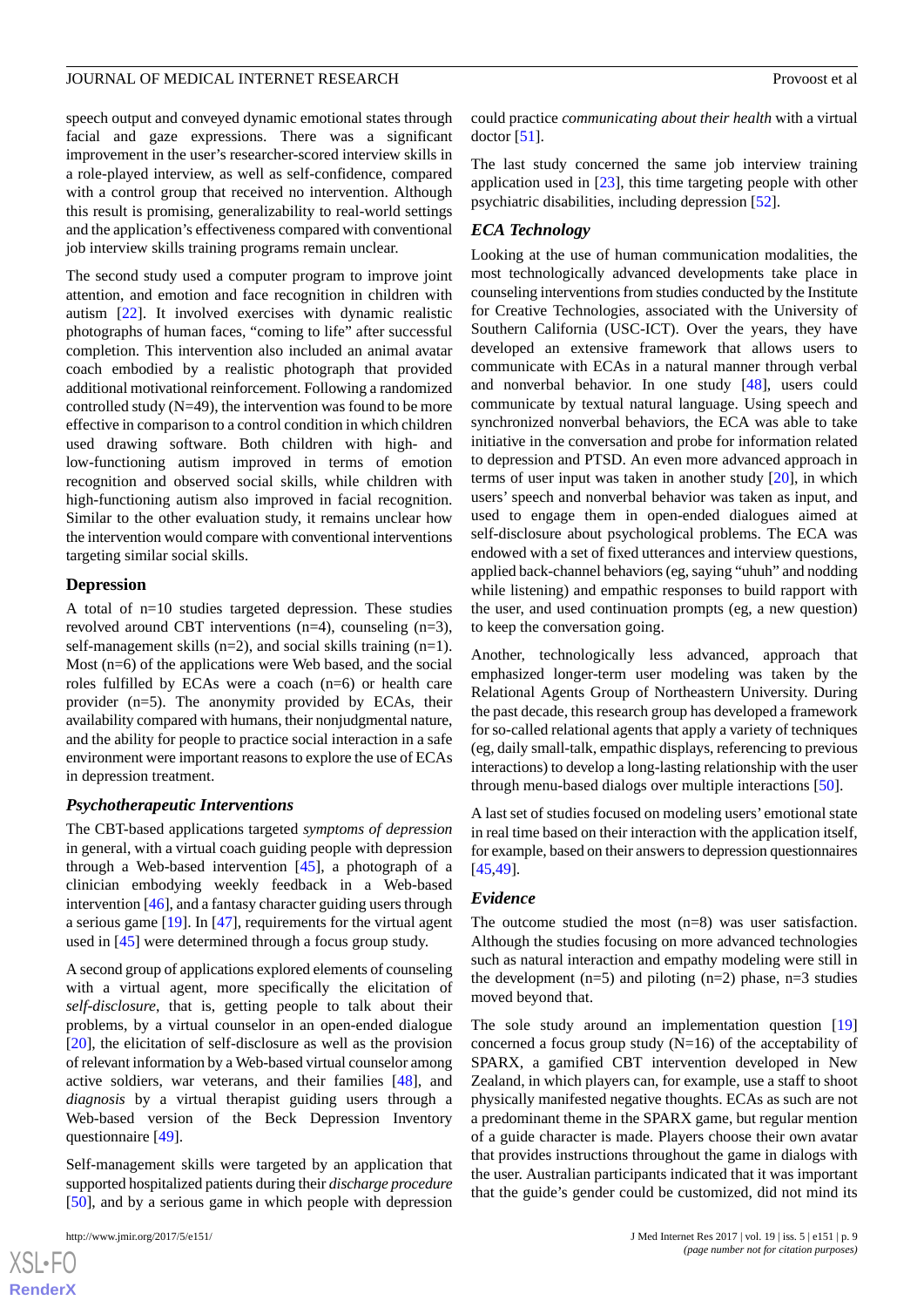foreign accent, and liked the idea of being able to socialize with it. Being a focus group study, it remains unclear whether these results would hold in an experimental setting.

The first evaluation study  $(N=134)$  used the photograph of a clinician as an embodiment to deliver automated motivational support in a computerized acceptance and commitment therapy [[46\]](#page-15-9). Users could not interact with the ECA directly, and personalized support occurred on a predefined schedule through a user model based on the user's actions in the intervention. Participants receiving automated ECA feedback were found not to be significantly less involved than those receiving real human support. Although this result was very interesting in the sense that ECA support was compared with real human support, the ECA itself made little use of state-of-the-art ECA technology, and therefore gives us little to go on in terms of ECA design. The second evaluation study concerned another randomized controlled study  $(N=37)$  using the job interview training application [\[52](#page-15-15)] that was also used for ASDs [[23\]](#page-14-6). Again, the users' researcher-scored interview skills in a role-played interview, as well as users' self-confidence, improved significantly compared with a control group that received no intervention.

The development and piloting studies provided us with some initial evidence that practicing health communication with virtual health care providers in a serious game can be efficacious [[51\]](#page-15-14), that ECAs in a CBT-based intervention should have a coaching role, be configurable, adaptable, trustworthy, guiding rather than directive, and capable of empathic expressions without reflecting negative ones back to the user [\[47\]](#page-15-10), that ECAs endowed with empathy are more highly valued than those without it [[45,](#page-15-8)[49](#page-15-12)], that people do not experience less rapport when interacting with an ECA than when interacting with a human [[20\]](#page-14-3), that people appreciate the anonymous nature of interacting with an ECA [\[48](#page-15-11)], and that people with depression experience a stronger working alliance with a virtual nurse guiding a hospital check-out procedure than do the nondepressed [[50\]](#page-15-13).

#### **Anxiety Disorders**

There were N=5 studies that targeted anxiety disorders, either with CBT  $(n=2)$  or counseling  $(n=3)$  interventions. ECAs assumed the role of a social interaction partner (n=3), a health care provider  $(n=2)$ , and a tutor  $(n=1)$ , and most of them were implemented in stand-alone software (n=3). Reasons to use ECAs for anxiety disorders were similar to those mentioned for depression.

#### *Psychotherapeutic Interventions*

The counseling studies experimented with various techniques to elicit self-disclosure in counseling sessions with a virtual agent. While we already discussed one study [\[20](#page-14-3)] for depression, two other studies focused solely on eliciting personal information from people with anxiety in the context of finding a new roommate [[53\]](#page-15-16) and counseling [[54\]](#page-15-17). In the CBT-based applications, virtual animals helped children to conquer performance anxiety in a serious game [\[55](#page-15-18)], and a virtual character evoked anxiety in a VR environment [\[56](#page-15-19)].

#### *ECA Technology*

Most innovative here are the counseling studies, again conducted by USC-ICT. Although all three ECAs are based on the same framework, those described in [\[53](#page-15-16)] and [[54\]](#page-15-17) differ from [\[20](#page-14-3)] in that a so-called "Wizard of Oz" paradigm was applied to control the ECAs' verbal behavior, that is, it was controlled by the researchers. Whereas this violated our definition of agency in terms of verbal behavior, the so-called rapport agents'nonverbal behavior was completely automated. Interpreting the phonetic aspects of a user's speech input, as well as video recordings of his or her nonverbal behavior, they were able to display appropriate nonverbal behaviors themselves.

#### *Evidence*

The applications we considered were still in the development  $(n=2)$  and piloting  $(n=3)$  phase, and there was no predominant outcome measure used. Although some studies worked with large sample sizes (N=351 in [\[20](#page-14-3)], and N=108 in [\[53](#page-15-16)]), none of the studies experimented with clinical samples.

In these studies, most relevant to our purpose were the findings that people with elevated levels of social anxiety may find it easier to disclose personal information to an ECA than to a human [\[53](#page-15-16)], that human backstories may be more effective in this respect than (true) computer backstories [[54\]](#page-15-17), and that highly anxious people approached a character in a VR environment more slowly, and kept more distance, than less-anxious ones [[56\]](#page-15-19).

#### **Post-Traumatic Stress Disorder**

A total of n=4 studies targeted PTSD. Besides two studies on counseling interventions that also targeted depression [\[20](#page-14-3),[48\]](#page-15-11), one study proposed a virtual coach in a CBT-based Web-based platform [[57\]](#page-15-20), and one concerned a virtual guide in a serious gaming healing environment [[58\]](#page-16-0). The studies involved ECAs in the role of a coach  $(n=3)$  and a health care provider  $(n=1)$ .

#### *Psychotherapeutic Interventions*

In the first study [[58\]](#page-16-0), a fantasy character acted as an engaging information repository in a virtual healing environment for returning soldiers that stimulated social comradery, healing activities, and personal exploration. The other study involved a focus group of experts in trauma treatment, in which design requirements were gathered for a virtual agent supporting a Web-based exposure therapy-based application [[57\]](#page-15-20).

#### *ECA Technology*

From a technological perspective, the most interesting developments took place in the two studies we already discussed. The guide in [[58\]](#page-16-0) was implemented as a virtual character in a private space built in the Second Life virtual worlds platform, but the details about its design remained unclear.

#### *Evidence*

All studies (n=4) were still in the development phase. Even though  $[58]$  $[58]$  had an impressive sample size (N=700), the focus was still on usability of the healing environment itself. Some examples of suggested guidelines for the virtual coach from the focus group study  $(N=10)$  [[57\]](#page-15-20) were that it should acknowledge

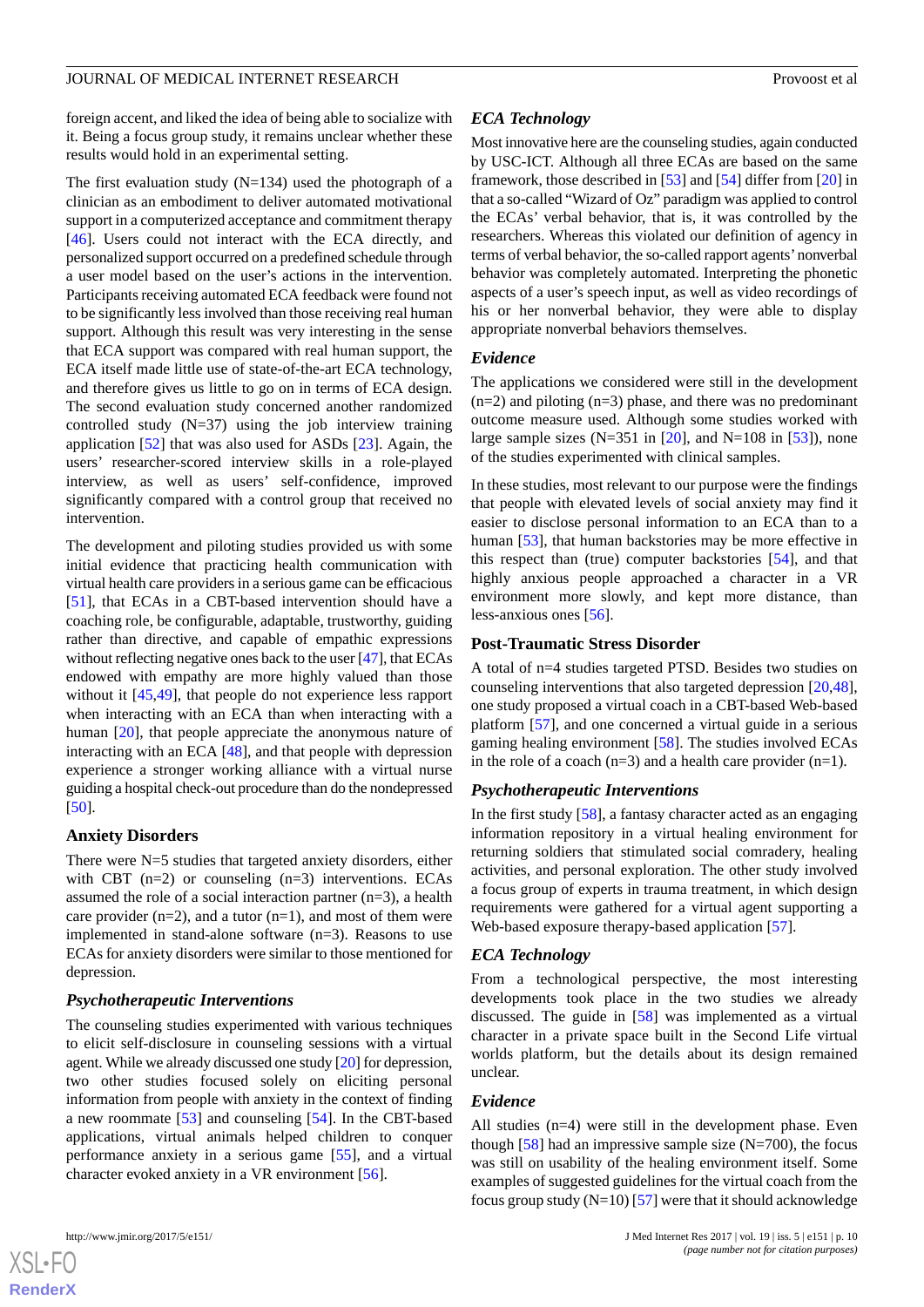patients' feelings, remind them of their goals when they indicate they wish to quit, be factual in complimenting, and never express negative emotion.

#### **Psychotic Disorders**

The n=4 studies involving psychotic disorders revolved around social skills training  $(n=2)$  and self-management  $(n=2)$ . Aside from the Web-based job interview training application that also targeted depression [\[52](#page-15-15)], two applications were implemented in stand-alone software, and one in a VR environment. Interestingly, this set of studies was the only one to consider ECAs in all four social roles. Important reasons to explore the use of ECAs in the treatment of psychotic disorders were that social skills could be practiced in a safe environment, and that ECAs can always be available to provide support or information.

#### *Psychotherapeutic Interventions*

Two studies applied the Relational Agent framework described in the section on depression  $[50]$  $[50]$ , and used an ECA to host a system that provided general lifestyle support with an emphasis on promoting medication adherence for people suffering from schizophrenia over a 1-month period [[18,](#page-14-1)[59\]](#page-16-1). In the other study, people with schizophrenia could practice *conversational skills* with virtual characters in a VR social situation [\[60](#page-16-2)].

#### *ECA Technology*

The self-management interventions that were based on the Relational Agent framework used a similar set of techniques as in [\[50](#page-15-13)] to develop a long-term relationship between a virtual psychiatric nurse and the user. The conversations in [\[60](#page-16-2)] followed a branching tree model approach, which allowed users to communicate through a multiple choice menu. A virtual coach could help users in case they ended up in negative situations. All of the studies allowed users to interact with ECAs through menu-based dialogs.

#### *Evidence*

Although the studies that have not already been discussed under the various disorders were all in the piloting phase  $(n=3)$ , and sample sizes were fairly small (mean 19.8 [SD 11.9]), they all studied clinical populations. Whereas usability (n=3) and satisfaction (n=4) outcomes were studied most often, with positive results, there is some initial evidence that the Relational Agent applications helped people with schizophrenia to adhere to their medication intake [\[18](#page-14-1)[,59](#page-16-1)], and that VR social situations evoke similar negative symptoms in people with schizophrenia to what would be expected from real-world situations [\[60](#page-16-2)].

#### **Substance Use**

All ECA applications (n=4) targeting substance use were Web based and included CBT elements. ECAs assumed the role of a coach (n=2) and a health care provider (n=2). The main reason to use ECAs in the context of substance use is that they are more available than supportive humans would be, thereby increasing accessibility.

#### *Psychotherapeutic Interventions*

In [[61\]](#page-16-3), a "makeover host" was used to deliver and highlight personalized content in an intervention called REALU2, targeting healthy lifestyle behavior with an emphasis on smoking

 $XS$ -FO **[RenderX](http://www.renderx.com/)**

cessation. Smoking cessation was also the topic of [\[62](#page-16-4)], which investigated the acceptability of a proposed virtual agent for an intervention based on motivational interviewing. Motivational interviewing was used in a brief intervention targeting problematic drinking behavior in [\[63](#page-16-5),[64\]](#page-16-6).

#### *ECA Technology*

The makeover host in [\[61](#page-16-3)] delivered personalized messages based on how users interacted with the intervention, but the details of its design remained unclear. The motivational interview intervention described in [[63\]](#page-16-5) allowed users to interact with a virtual counselor through a menu-based system, and their facial expressions were recorded to deduce their emotional state. The combination of user input and emotional state allowed the ECA to guide the conversation and respond empathically. In [[64\]](#page-16-6), efforts were made to make interaction with the same system more natural by using speech rather than menu-based input.

#### *Evidence*

This set of studies contained one study in the evaluation phase, which had the highest number of participants (N=1317 adults with a history of smoking) out of all the studies considered. In a randomized controlled trial, the ECA intervention was found to be more effective in reducing self-reported smoking than a control condition in which participants used an intervention based on general lifestyle support. Including peer support further boosted the ECA intervention's effectiveness. Because the ECA's design was not described in detail, and because the intervention with the ECA was not compared with one without it, it remains unclear how the ECA itself contributed to the results. Some evidence for the importance of empathic behavior by ECAs was provided in a randomized controlled trial on the brief motivational intervention [[63\]](#page-16-5). The ECA using an empathy module performed significantly better than an ECA without it on various outcome measures, but long-term effects regarding substance use remained unclear.

# *Discussion*

#### **Principal Findings**

This review aimed to inform health professionals about the technological possibilities and evidence base for ECA applications in clinical psychology, and to provide an overview of the activity in this field of research. Research on the use of ECAs in psychotherapy is emerging [\(Figure 3,](#page-5-0) graph a), and we reviewed N=49 studies of which the majority targeted ASDs ([Figure 3](#page-5-0), graph b). A general distinction could be made between applications in which ECAs were used as an adjunct to an intervention that could also have been used independently, and applications in which the interaction between the ECA and user was central. The former were mostly CBT-based programs, educational aids, and self-management interventions, whereas the latter were mostly social interaction skills training interventions and counseling interventions. Social skills training interventions were by far the most popular for ASDs, which also made them the predominant type of intervention overall ([Figure 3](#page-5-0), graph c). As a result, ECAs in the role of a social interaction partner were the most frequent [\(Figure 3,](#page-5-0) graph e).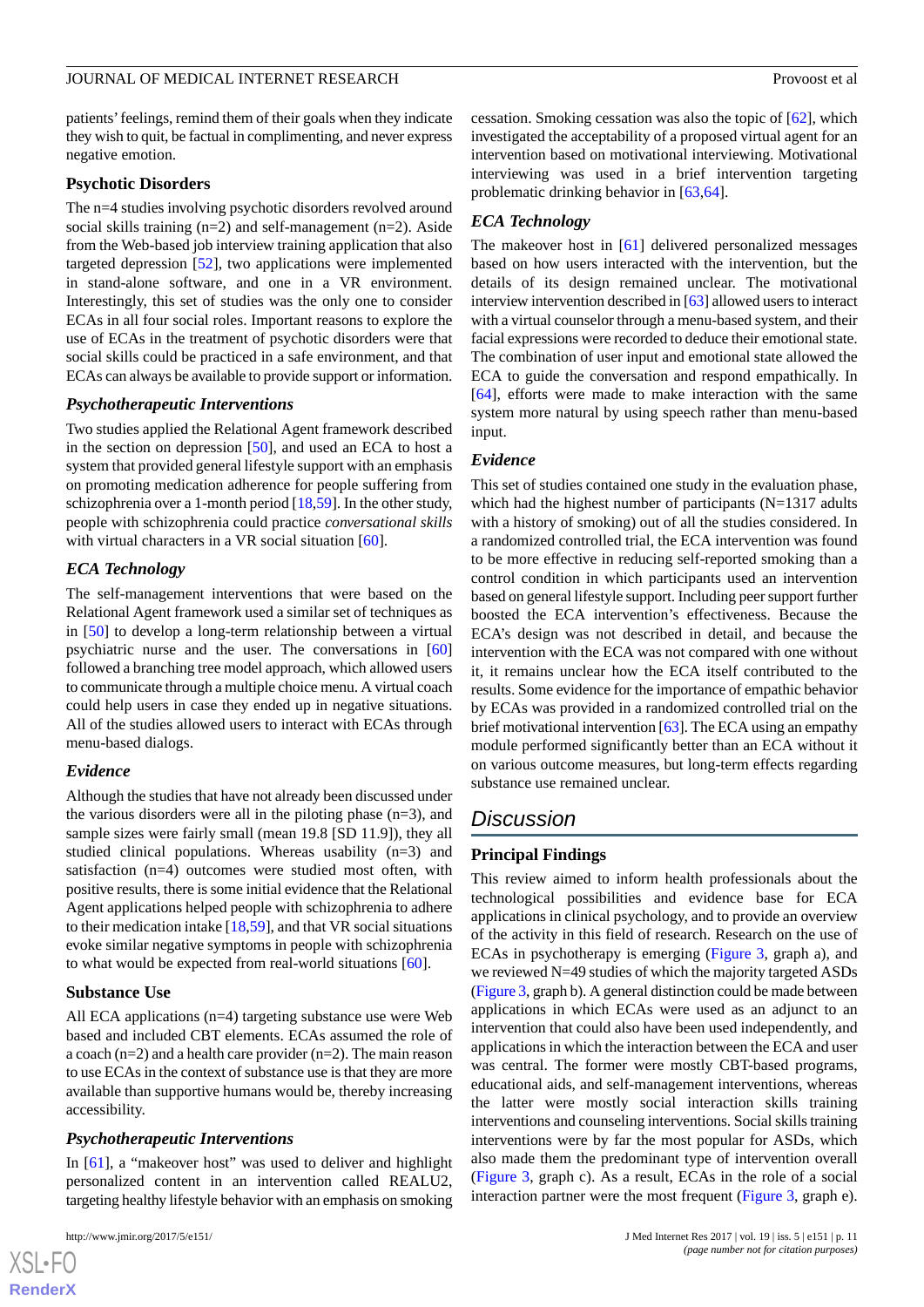The large variety in ECA applications and types of interventions (eg, [Figure 3,](#page-5-0) graph d) made it a nontrivial task to provide a taxonomy of interventions and ECA social roles. Although clinical behavioral outcomes were studied most often ([Figure](#page-5-0) [3,](#page-5-0) graph g), they were in many cases restricted to pre-post measurements within experiments that had relatively small sample sizes. Consequently, few studies exceeded the piloting phase [\(Figure 3,](#page-5-0) graph h).

#### *ECA Technology*

The balance in terms of the ability to communicate through human communication modalities such as gestures, expressions, and speech highly favors ECAs compared with human users ([Figure 3](#page-5-0), graph f). Nevertheless, work to shift this balance has been conducted in research on social interaction training and counseling interventions. The latter made a lot of use of technologically more advanced user modeling (eg, real-time emotional states), and innovative ways for humans to communicate with computer systems, for example, by interpreting natural language, phonetic aspects from speech input, and recorded nonverbal behavior. While ASD and counseling interventions have a more short-term focus, there has also been some activity in establishing longer-term relationships by using less technical user models, the input of which came from dialog-tree systems and indirect communication with ECAs through the intervention interface itself. Given the development phases of the studies in which these technologies were applied, the more high-tech solutions seem to be most suited for experimental research into the client-therapist relationship or screening for disorders such as depression or PTSD (eg, [\[20](#page-14-3)] or [[48\]](#page-15-11)). At present, the more low-tech approaches have been evaluated most thoroughly and, therefore, seem most promising for direct application in routine clinical practice.

#### *Evidence Base*

From the evaluation phase studies we learned that there is reasonable evidence that (1) ECAs can have a positive effect on user engagement and involvement, (2) they can be effective in this sense as an adjunct to already existing interventions for mental disorders, and (3) it is important for them to convey empathy when interacting with users. An important limitation of the evaluation studies we considered is the nature of the control groups. Besides the study by Kelders [\[46](#page-15-9)], none compared an ECA intervention to a conventional treatment used in routine practice, or compared the intervention with the ECA to the intervention without it. Additionally, the more rigorous studies either put little emphasis on the role and design of the ECAs, or targeted disorders indirectly (eg, job interviews skills). Although most of the developmental and piloting studies show promising results with respect to usability and user acceptance, we still have little hard evidence that the proposed applications are reasonable alternatives to established treatments, or that ECAs used as an adjunct to existing interventions, bridging the gap between guided and unguided interventions, make them more clinically effective.

#### **Future Work**

In [Table 1,](#page-6-0) some notable blank spots can be identified. Most obvious is the scarcity of evaluation and implementation phase studies, which requires more research with larger sample sizes, suitable control groups, and clinical populations. In this respect, the emerging nature of the field is a reassuring consideration. Two other notable blank spots are Web-based ECA applications for ASDs, and the use of ECA technology in VR applications in general. Taking into account the individual studies' descriptions, there is also still quite some research to be done with regard to effective ECA configurations, by comparing different parameter settings in controlled studies.

#### *Web-Based CBT*

To revert to delivering support in Internet interventions, we know that not all people require the same amount of support, considering, for example, that people with low intrinsic motivation benefit more from human support than those who are already motivated or prefer to work on their own [\[5](#page-13-3)]. User models on, for example, patient motivation could contribute to an accurate timing of ECA support, for example, by providing support when motivation is low and not disturbing them when motivation is already high. Considering the working mechanisms through which human support may increase the effectiveness of Internet interventions, little work has been conducted in the area of treatment adherence, making this a pertinent target around which to focus our efforts with respect to increasing motivation.

Another important point related to extending the evidence base is illustrated by the Help4Mood project [\[45](#page-15-8)] and the study by Kelders [\[46](#page-15-9)]. The Help4Mood project attempts to integrate a Web-based CBT-based treatment with a technologically advanced ECA that communicates through speech, and that is endowed with a dynamic emotion model used to convey empathy in real time. In the study by Kelders [\[46](#page-15-9)], automated textual feedback in an already existing intervention was embodied by accompanying it with the photograph of a clinician. Help4Mood is technologically more challenging, but requires a long period of development and piloting. Because the ECA plays such a central role in the intervention, it is far from straightforward to simply "add" the ECA as an adjunct to an already existing and well-evaluated intervention to study its effects. Rather, the intervention would have to be built around the ECA framework, and the resulting new intervention would once again have to proceed through the development phases. This is a general issue whenever we consider adopting one of the other ECA frameworks we came across, such as the Relational Agent Group's Litebody [\[65](#page-16-7)], and USC-ICT Virtual Human Toolkit [\[66](#page-16-8)], especially if we consider that the input used in Help4Mood is still relatively straightforward to interpret compared with human speech or nonverbal behavior.

#### *Low-Tech Approach*

If we want to investigate how to improve interventions that have already been set out in the field, a "low-tech" approach similar to [[46\]](#page-15-9) can be advocated because it (1) saves development time that can be used to design and set up larger studies, (2) forces us to think about the core attributes that can make the ECA

**[RenderX](http://www.renderx.com/)**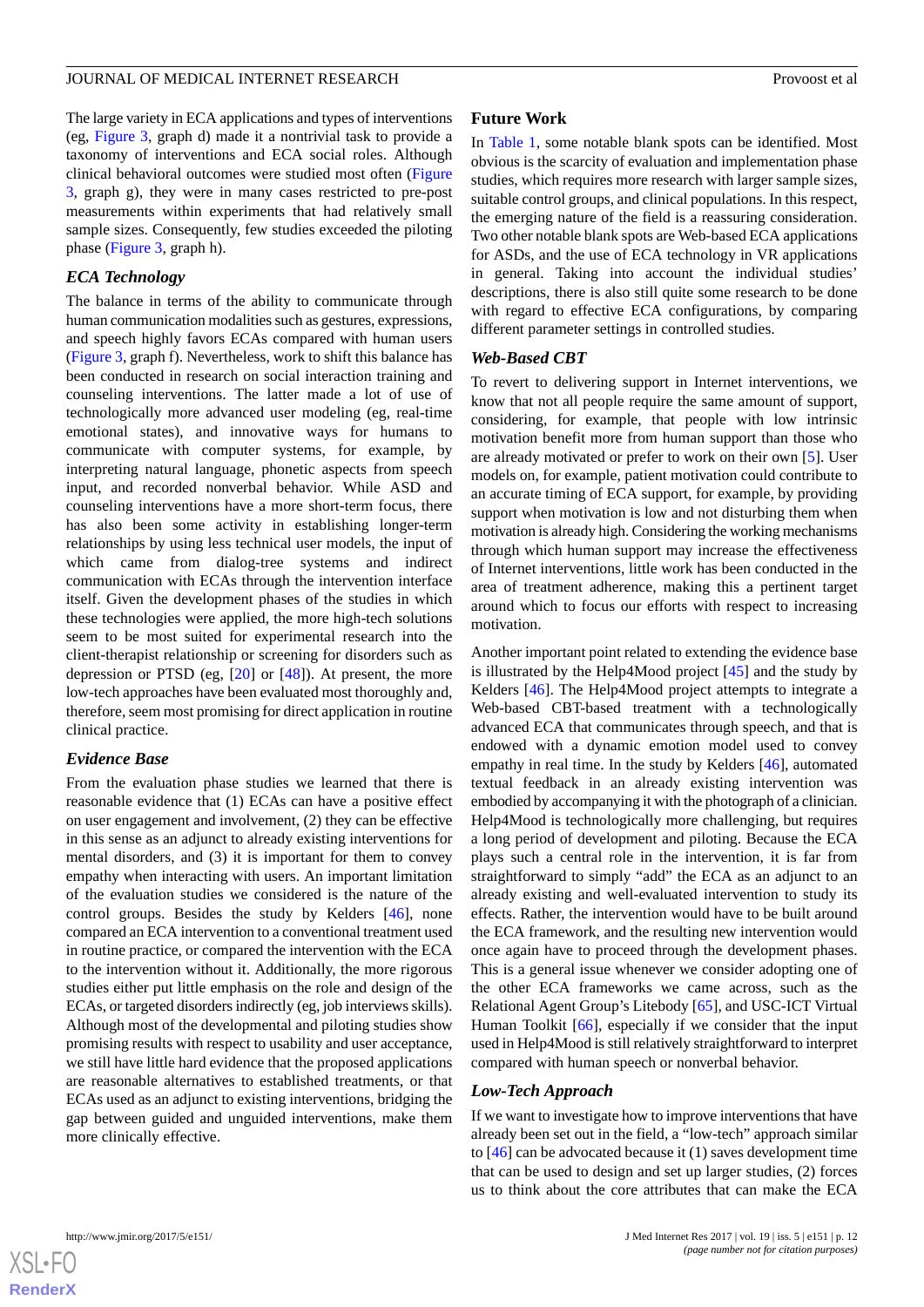effective, and (3) makes it easier to judge whether it is safe to use the ECA in a clinical setting with real patients. Given the sparse evidence on the clinical effectiveness of ECAs thus far, this approach and its three advantages may be just what we need to study how we can effectively use ECAs in existing Internet interventions: it will be easier to (1) conduct studies that move beyond the piloting phase, (2) identify the core attributes that make ECAs effective in Internet interventions such that ECA design can be more focused and less time-consuming, and (3) conduct experiments with clinical populations such that we can study ECAs' effects on clinical outcomes.

# **Limitations**

Our definition of ECAs had three components. With respect to the embodiment and interaction capabilities, we took a liberal stance, but our requirement of agency was rather conservative (autonomous behavior and reasoning). This excluded a fair number of studies (29 during the screening of full articles) from our review that some might consider to be relevant. Regarding the criterion of autonomous behavior, we excluded quite some studies using what is often called a "Wizard of Oz" paradigm, in which the ECA's behavior is not controlled by a software entity, but by a human operator instead. Examples are a study in which an ECA representing the hallucinated voices of people with schizophrenia spoke the transformed utterances of a therapist [\[67](#page-16-9)], and one in which a robot aimed at improving the mood of hospitalized children suffering from cancer was under the control of a researcher [[68\]](#page-16-10). An example of a study that was excluded because the embodied characters lacked reasoning capabilities, that is, the ECA would act the same regardless of user input, was  $[69]$  $[69]$ .

Although ECA research is almost inherently interdisciplinary, we refrained from going too deep into the technological aspects. This was because our target audience consisted of health professionals with a generally less technical background and we wanted to focus on opening up the ECA domain for them as well as providing them with an overview of the available evidence for application in routine clinical practice. For this reason, we refrained from a highly technical discussion of, for example, verbal and nonverbal ECA capabilities. However, it has to be noted that, depending on how one would like to use ECAs in future work, many more detailed questions could be investigated surrounding ECA design aspects, such as the required capabilities for, and their impact on, specific disorders or types of ECA interventions. With respect to our search strategy, we looked specifically for articles that mention ECAs. As exemplified by the sole included article on SPARX, which is actually supported by more research than reviewed here (eg, [[70\]](#page-16-12)), there is a possibility that we missed out on articles describing, for example, serious games or VR environments in which ECAs are used, but not specifically mentioned.

Another limitation relates to the bibliographic databases we considered. Computer science research publications are more dispersed than those of psychology research and computer

 $XSI - F($ **[RenderX](http://www.renderx.com/)** science databases are less suited to systematic searches. Although our interdisciplinary approach was already broader than what is usual in psychology research, there is a possibility that we might have missed relevant research in, for example, the IEEE (Institute of Electrical and Electronics Engineers) Xplore digital library or Google Scholar. We refrained from using IEEE Xplore digital library due to practical constraints and Google Scholar because its search algorithm is often updated and personalized, which makes it difficult to replicate search results. Additionally, due to practical constraints, we did not conduct searches in the gray literature or manual searches through cross-referencing, nor did we conduct a follow-up search after the original one.

While the idea of applying ECAs in psychotherapy is far from new (eg, [[71,](#page-16-13)[72](#page-16-14)]), to our knowledge this is the first review to specifically consider psychotherapeutic applications of ECAs in a systematic manner. There are several areas of research that are closely related to ours. One of these is social robotics research, which often focuses on providing company to elderly people (eg, [[73\]](#page-16-15)) or people suffering from dementia (eg, [[74\]](#page-16-16)). While this area of research could be seen as an attempt to prevent the psychological consequences that might ensue from loneliness, we did not consider the focus to be on psychopathology. Robotic applications targeting autism have previously been reviewed (eg, [[75](#page-16-17)]), but without the constraints implied by our ECA concept. Consequently, many of these robotic applications do not adhere to our criterion of agency, that is, they do not act autonomously or intelligently. Besides research on robotics, there is a large corpus of literature on the application of virtual agents in other highly relevant domains from which we can draw inspiration. Although this review focuses solely on psychotherapeutic applications, there seems to be little reason not to consider, for example, motivational [[9\]](#page-13-7), pedagogical [\[76](#page-16-18)], or lifestyle-support agents [\[77](#page-16-19)].

#### **Conclusions**

Research into the psychotherapeutic application of ECAs is emerging. We identified 49 studies, with over half of them focusing on autism. The field is characterized by a large variety in all its aspects, for example, type of intervention, target behavior, platform, ECA embodiment, communication modalities, ECA "mental" states, and study design. While there are several studies surpassing the development and piloting phases, as might be expected in a relatively new field, evidence about the clinical effectiveness of ECA applications remains sparse. Technologically advanced ECA applications are very interesting and show promising results, but their complex nature makes it difficult for now to prove that they are effective and safe to use in clinical practice. Therefore, at present, clinical practice seems well served by an additional focus on a more low-tech approach based on the elementary principles that make ECAs effective, that can progress through the development and piloting phases at a faster pace, and that can therefore more easily be proven to be safe and effective for routine clinical practice.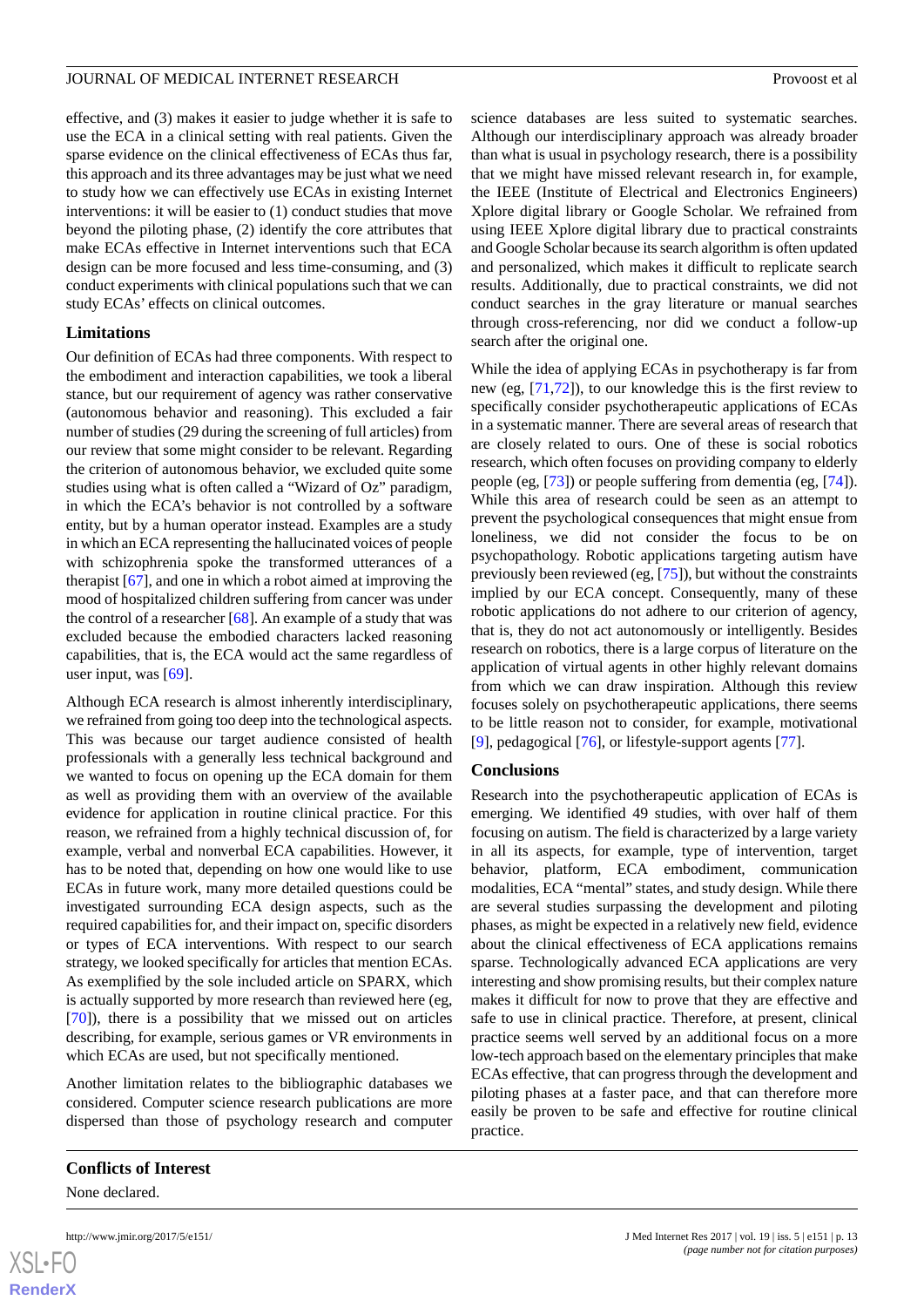# <span id="page-13-15"></span>**Multimedia Appendix 1**

Search strings.

<span id="page-13-16"></span>[[PDF File \(Adobe PDF File\), 11KB-Multimedia Appendix 1](https://jmir.org/api/download?alt_name=jmir_v19i5e151_app1.pdf&filename=ff06715c67a120a6826a6fcc7bd28a24.pdf)]

# **Multimedia Appendix 2**

Concept definitions. [[PDF File \(Adobe PDF File\), 88KB-Multimedia Appendix 2](https://jmir.org/api/download?alt_name=jmir_v19i5e151_app2.pdf&filename=b5136be1b8b9210f43d8c130f27e2a8f.pdf)]

# <span id="page-13-17"></span>**Multimedia Appendix 3**

Overview of the intervention aims and embodied conversational agent (ECA) characteristics.

<span id="page-13-18"></span>[[PDF File \(Adobe PDF File\), 97KB-Multimedia Appendix 3](https://jmir.org/api/download?alt_name=jmir_v19i5e151_app3.pdf&filename=4b5ef81b578f913039f5425233d45f8f.pdf)]

# **Multimedia Appendix 4**

Overview of study design characteristics by disorder.

<span id="page-13-0"></span>[[PDF File \(Adobe PDF File\), 163KB-Multimedia Appendix 4](https://jmir.org/api/download?alt_name=jmir_v19i5e151_app4.pdf&filename=421a2ead4093d046a261699c34600b66.pdf)]

#### **References**

- <span id="page-13-1"></span>1. Andrews G, Cuijpers P, Craske MG, McEvoy P, Titov N. Computer therapy for the anxiety and depressive disorders is effective, acceptable and practical health care: a meta-analysis. PLoS One 2010;5(10):e13196 [[FREE Full text](http://dx.plos.org/10.1371/journal.pone.0013196)] [doi: [10.1371/journal.pone.0013196\]](http://dx.doi.org/10.1371/journal.pone.0013196) [Medline: [20967242](http://www.ncbi.nlm.nih.gov/entrez/query.fcgi?cmd=Retrieve&db=PubMed&list_uids=20967242&dopt=Abstract)]
- 2. Richards D, Richardson T. Computer-based psychological treatments for depression: a systematic review and meta-analysis. Clin Psychol Rev 2012 Jun;32(4):329-342. [doi: [10.1016/j.cpr.2012.02.004](http://dx.doi.org/10.1016/j.cpr.2012.02.004)] [Medline: [22466510](http://www.ncbi.nlm.nih.gov/entrez/query.fcgi?cmd=Retrieve&db=PubMed&list_uids=22466510&dopt=Abstract)]
- <span id="page-13-3"></span><span id="page-13-2"></span>3. Spek V, Cuijpers P, Nyklícek I, Riper H, Keyzer J, Pop V. Internet-based cognitive behaviour therapy for symptoms of depression and anxiety: a meta-analysis. Psychol Med 2007 Mar;37(3):319-328. [doi: [10.1017/S0033291706008944](http://dx.doi.org/10.1017/S0033291706008944)] [Medline: [17112400](http://www.ncbi.nlm.nih.gov/entrez/query.fcgi?cmd=Retrieve&db=PubMed&list_uids=17112400&dopt=Abstract)]
- <span id="page-13-4"></span>4. Johansson R, Andersson G. Internet-based psychological treatments for depression. Expert Rev Neurother 2012 Jul;12(7):861-870. [doi: [10.1586/ern.12.63](http://dx.doi.org/10.1586/ern.12.63)] [Medline: [22853793\]](http://www.ncbi.nlm.nih.gov/entrez/query.fcgi?cmd=Retrieve&db=PubMed&list_uids=22853793&dopt=Abstract)
- <span id="page-13-5"></span>5. Mohr DC, Cuijpers P, Lehman K. Supportive accountability: a model for providing human support to enhance adherence to eHealth interventions. J Med Internet Res 2011;13(1):e30 [\[FREE Full text\]](http://dschool.stanford.edu/wp-content/uploads/2011/03/BootcampBootleg2010v2SLIM.pdf) [doi: [10.2196/jmir.1602\]](http://dx.doi.org/10.2196/jmir.1602) [Medline: [21393123\]](http://www.ncbi.nlm.nih.gov/entrez/query.fcgi?cmd=Retrieve&db=PubMed&list_uids=21393123&dopt=Abstract)
- <span id="page-13-6"></span>6. Isbister K, Doyle P. The blind men and the elephant revisited evaluating interdisciplinary ECA research. In: Ruttkay Z, Pelachaud C, editors. From brows to trust evaluating embodied conversational agents. Dordrecht, Netherlands: Springer; 2004:3-26.
- <span id="page-13-7"></span>7. Ruttkay Z, Dormann C, Noot H. Embodied conversational agents on a common ground. In: Ruttkay Z, Pelachaud C, editors. From brows to trust evaluating embodied conversational agents. Dordrecht, Netherlands: Springer; 2004:27-66.
- <span id="page-13-8"></span>8. Warmerdam L, Riper H, Klein M, van den Ven P, Rocha A, Ricardo HM, et al. Innovative ICT solutions to improve treatment outcomes for depression: the ICT4Depression project. Stud Health Technol Inform 2012;181:339-343. [Medline: [22954884](http://www.ncbi.nlm.nih.gov/entrez/query.fcgi?cmd=Retrieve&db=PubMed&list_uids=22954884&dopt=Abstract)]
- <span id="page-13-10"></span><span id="page-13-9"></span>9. Baylor AL. The design of motivational agents and avatars. Education Tech Research Dev 2011 Feb 27;59(2):291-300. [doi: [10.1007/s11423-011-9196-3\]](http://dx.doi.org/10.1007/s11423-011-9196-3)
- <span id="page-13-11"></span>10. van Vugt HC, Hoorn JF, Konijn EA. Interactive engagement with embodied agents: an empirically validated framework. Comp Anim Virtual Worlds 2009 Jun;20(2-3):195-204. [doi: [10.1002/cav.312\]](http://dx.doi.org/10.1002/cav.312)
- <span id="page-13-12"></span>11. Craig P, Dieppe P, Macintyre S, Michie S, Nazareth I, Petticrew M. Developing and evaluating complex interventions: the new Medical Research Council guidance. BMJ 2008;337:a1655 [[FREE Full text](http://europepmc.org/abstract/MED/18824488)] [Medline: [18824488](http://www.ncbi.nlm.nih.gov/entrez/query.fcgi?cmd=Retrieve&db=PubMed&list_uids=18824488&dopt=Abstract)]
- <span id="page-13-13"></span>12. Arksey H, O'Malley L. Scoping studies: towards a methodological framework. Int J Soc Res Methodol 2005 Feb;8(1):19-32. [doi: [10.1080/1364557032000119616](http://dx.doi.org/10.1080/1364557032000119616)]
- <span id="page-13-14"></span>13. Mays N, Roberts E. Synthesising research evidence. In: Fulop N, Allen P, Clarke A, Black N, editors. Studying the organisation and delivery of health services: research methods. London: Routledge; 2001.
- 14. Levac D, Colquhoun H, O'Brien KK. Scoping studies: advancing the methodology. Implement Sci 2010;5:69 [[FREE Full](http://www.implementationscience.com/content/5//69) [text](http://www.implementationscience.com/content/5//69)] [doi: [10.1186/1748-5908-5-69\]](http://dx.doi.org/10.1186/1748-5908-5-69) [Medline: [20854677\]](http://www.ncbi.nlm.nih.gov/entrez/query.fcgi?cmd=Retrieve&db=PubMed&list_uids=20854677&dopt=Abstract)
- 15. Daudt HM, Van Mossel C, Scott SJ. Enhancing the scoping study methodology: a large, inter-professional team's experience with Arksey and O'Malley's framework. BMC Med Res Methodol 2013;13:48 [[FREE Full text](http://www.biomedcentral.com/1471-2288/13/48)] [doi: [10.1186/1471-2288-13-48\]](http://dx.doi.org/10.1186/1471-2288-13-48) [Medline: [23522333\]](http://www.ncbi.nlm.nih.gov/entrez/query.fcgi?cmd=Retrieve&db=PubMed&list_uids=23522333&dopt=Abstract)
- 16. Davis K, Drey N, Gould D. What are scoping studies? a review of the nursing literature. Int J Nurs Stud 2009 Oct;46(10):1386-1400. [doi: [10.1016/j.ijnurstu.2009.02.010](http://dx.doi.org/10.1016/j.ijnurstu.2009.02.010)] [Medline: [19328488](http://www.ncbi.nlm.nih.gov/entrez/query.fcgi?cmd=Retrieve&db=PubMed&list_uids=19328488&dopt=Abstract)]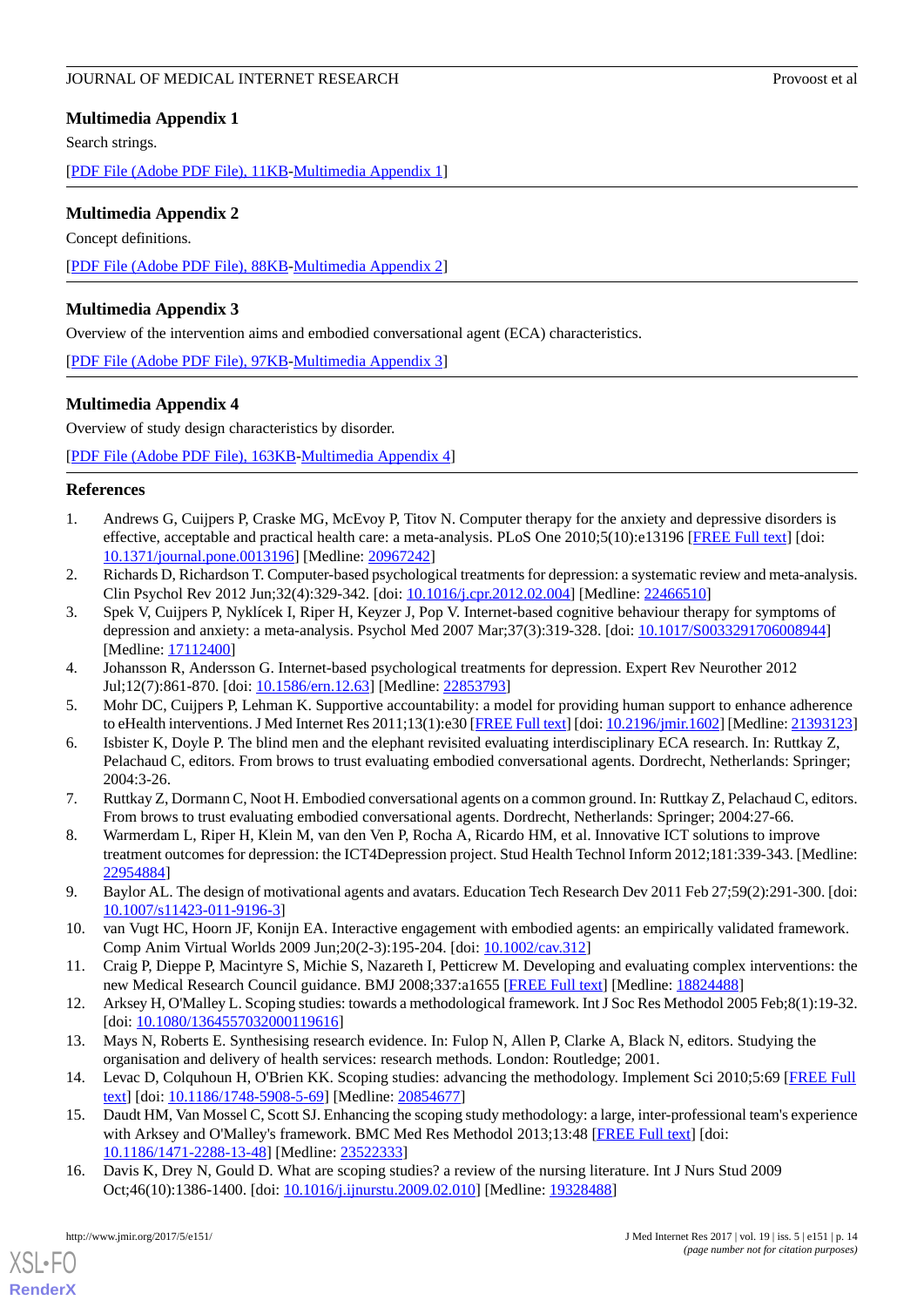- <span id="page-14-0"></span>17. Agarwal R, Sampath H, Indurkhya B. A usability study on natural interaction devices with ASD children. In: Proc 7th Int Conf Univers Access Human-Computer Interact User Context Divers - Vol 2. Heidelberg, Berlin, Germany: Springer; 2013 Presented at: 7th Int Conf Univers Access Human-Computer Interact User Context Divers; July 21-26, 2013; Las Vegas, NV p. 21-26. [doi:  $10.1007/978-3-642-39191-0.49$ ]
- <span id="page-14-2"></span><span id="page-14-1"></span>18. Bickmore TW, Puskar K, Schlenk EA, Pfeifer LM, Sereika SM. Maintaining reality: Relational agents for antipsychotic medication adherence. Interacting with Computers 2010 Jul;22(4):276-288. [doi: [10.1016/j.intcom.2010.02.001](http://dx.doi.org/10.1016/j.intcom.2010.02.001)]
- 19. Cheek C, Bridgman H, Fleming T, Cummings E, Ellis L, Lucassen MF, et al. Views of young people in rural Australia on sparx, a fantasy world developed for New Zealand youth with depression. JMIR Serious Games 2014;2(1):e3 [\[FREE Full](http://games.jmir.org/2014/1/e3/) [text](http://games.jmir.org/2014/1/e3/)] [doi: [10.2196/games.3183\]](http://dx.doi.org/10.2196/games.3183) [Medline: [25659116\]](http://www.ncbi.nlm.nih.gov/entrez/query.fcgi?cmd=Retrieve&db=PubMed&list_uids=25659116&dopt=Abstract)
- <span id="page-14-3"></span>20. Devault D, Artstein R, Benn G, Dey T, Fast E, Gainer A, et al. SimSensei Kiosk: a virtual human interviewer for healthcare decision support. In: Proceedings of the 2014 Int Conf Auton Agents Multi-Agent.: International Foundation for Autonomous Agents and Multiagent Systems; 2014 Presented at: 2014 Int Conf Auton Agents Multi-Agent; May 5-9, 2014; Paris, France p. 1061-1068.
- <span id="page-14-5"></span><span id="page-14-4"></span>21. Wainer J, Dautenhahn K, Robins B, Amirabdollahian F. A pilot study with a novel setup for collaborative play of the humanoid robot KASPAR with children with autism. Int J of Soc Robotics 2013 Sep 11;6(1):45-65. [doi: [10.1007/s12369-013-0195-x\]](http://dx.doi.org/10.1007/s12369-013-0195-x)
- <span id="page-14-6"></span>22. Hopkins IM, Gower MW, Perez TA, Smith DS, Amthor FR, Wimsatt FC, et al. Avatar assistant: improving social skills in students with an ASD through a computer-based intervention. J Autism Dev Disord 2011 Nov;41(11):1543-1555. [doi: [10.1007/s10803-011-1179-z](http://dx.doi.org/10.1007/s10803-011-1179-z)] [Medline: [21287255\]](http://www.ncbi.nlm.nih.gov/entrez/query.fcgi?cmd=Retrieve&db=PubMed&list_uids=21287255&dopt=Abstract)
- <span id="page-14-7"></span>23. Smith MJ, Ginger EJ, Wright K, Wright MA, Taylor JL, Humm LB, et al. Virtual reality job interview training in adults with autism spectrum disorder. J Autism Dev Disord 2014 Oct;44(10):2450-2463 [[FREE Full text](http://europepmc.org/abstract/MED/24803366)] [doi: [10.1007/s10803-014-2113-y\]](http://dx.doi.org/10.1007/s10803-014-2113-y) [Medline: [24803366](http://www.ncbi.nlm.nih.gov/entrez/query.fcgi?cmd=Retrieve&db=PubMed&list_uids=24803366&dopt=Abstract)]
- <span id="page-14-16"></span>24. Bernardini S, Porayska-Pomsta K, Smith TJ. ECHOES: an intelligent serious game for fostering social communication in children with autism. Information Sciences 2014 Apr;264:41-60. [doi: [10.1016/j.ins.2013.10.027\]](http://dx.doi.org/10.1016/j.ins.2013.10.027)
- <span id="page-14-8"></span>25. Alcorn A, Pain H, Rajendran G, Smith T, Lemon O, Porayska-Pomsta K, et al. Social communication between virtual characterschildren with autism. In: Biswas G, Bull S, Kay J, Mitrovic A, editors. Artificial Intelligence in Education. Heidelberg, Berlin, Germany: Springer; 2011:7-14.
- <span id="page-14-9"></span>26. Chen J, Chen D, Wang L, Lemon O. An advanced learning environment aided by recognition of multi-modal social signals. In: Luo X, Spaniol M, Wang L, Li Q, Nejdl W, Zhang W, editors. Proceedings of the 9th Int Conf Adv Web-Based Learn - ICWL 2010. Heidelberg, Berlin, Germany: Springer; 2010:41-51.
- <span id="page-14-10"></span>27. Bekele E, Crittendon JA, Swanson A, Sarkar N, Warren ZE. Pilot clinical application of an adaptive robotic system for young children with autism. Autism 2014 Jul;18(5):598-608 [[FREE Full text\]](http://europepmc.org/abstract/MED/24104517) [doi: [10.1177/1362361313479454](http://dx.doi.org/10.1177/1362361313479454)] [Medline: [24104517](http://www.ncbi.nlm.nih.gov/entrez/query.fcgi?cmd=Retrieve&db=PubMed&list_uids=24104517&dopt=Abstract)]
- 28. Fujimoto I, Matsumoto T, De Silva SP, Kobayashi M, Higashi M. Mimicking and evaluating human motion to improve the imitation skill of children with autism through a robot. Int J of Soc Robotics 2011 Nov 17;3(4):349-357. [doi: [10.1007/s12369-011-0116-9\]](http://dx.doi.org/10.1007/s12369-011-0116-9)
- <span id="page-14-13"></span><span id="page-14-11"></span>29. Warren Z, Zheng Z, Das S, Young EM, Swanson A, Weitlauf A, et al. Brief report: development of a robotic intervention platform for young children with ASD. J Autism Dev Disord 2015 Dec;45(12):3870-3876. [doi: [10.1007/s10803-014-2334-0\]](http://dx.doi.org/10.1007/s10803-014-2334-0) [Medline: [25503680](http://www.ncbi.nlm.nih.gov/entrez/query.fcgi?cmd=Retrieve&db=PubMed&list_uids=25503680&dopt=Abstract)]
- 30. Boccanfuso L, O'Kane J. Adaptive robot design with hand and face tracking for use in autism therapy. In: Ge SS, Li H, Cabibihan JJ, Tan YK, editors. ICSR 2010: Social Robotics. Heidelberg, Berlin, Germany: Springer; 2010:265-274.
- 31. Robins B, Dautenhahn K. Tactile interactions with a humanoid robot: novel play scenario implementations with children with autism. Int J of Soc Robotics 2014 Apr 4;6(3):397-415. [doi: [10.1007/s12369-014-0228-0](http://dx.doi.org/10.1007/s12369-014-0228-0)]
- <span id="page-14-12"></span>32. Amirabdollahian F, Robins B, Dautenhahn K, Ji Z. Investigating tactile event recognition in child-robot interaction for use in autism therapy. Conf Proc IEEE Eng Med Biol Soc 2011:5347-5351. [doi: [10.1109/IEMBS.2011.6091323\]](http://dx.doi.org/10.1109/IEMBS.2011.6091323) [Medline: [22255546](http://www.ncbi.nlm.nih.gov/entrez/query.fcgi?cmd=Retrieve&db=PubMed&list_uids=22255546&dopt=Abstract)]
- <span id="page-14-14"></span>33. Dickerson P, Robins B, Dautenhahn K. Where the action is: a conversation analytic perspective on interaction between a humanoid robot, a co-present adult and a child with an ASD. Interaction Studies 2013 Jul 22;14(2):297-316. [doi: [10.1075/is.14.2.07dic](http://dx.doi.org/10.1075/is.14.2.07dic)]
- <span id="page-14-15"></span>34. Costa S, Lehmann H, Dautenhahn K, Robins B, Soares F. Using a humanoid robot to elicit body awareness and appropriate physical interaction in children with autism. Int J of Soc Robotics 2014 Aug 24;7(2):265-278. [doi: [10.1007/s12369-014-0250-2\]](http://dx.doi.org/10.1007/s12369-014-0250-2)
- 35. Tanaka H, Sakti S, Neubig G, Toda T, Negoro H, Iwasaka H. Automated social skills trainer. In: Proc 20th International Conference on Intelligent User Interfaces. New York, NY: ACM Press; 2015 Presented at: 20th International Conference on Intelligent User Interfaces; March 29 - April 1, 2015; Atlanta, GA p. 17-27. [doi: [10.1145/2678025.2701368](http://dx.doi.org/10.1145/2678025.2701368)]
- 36. Lahiri U, Bekele E, Dohrmann E, Warren Z, Sarkar N. Design of a virtual reality based adaptive response technology for children with autism spectrum disorder. In: D'Mello S, Graesser A, Schuller B, Martin JC, editors. ACII 2011: Affective Computing and Intelligent Interaction. Heidelberg, Berlin, Germany: Springer; 2011:165-174.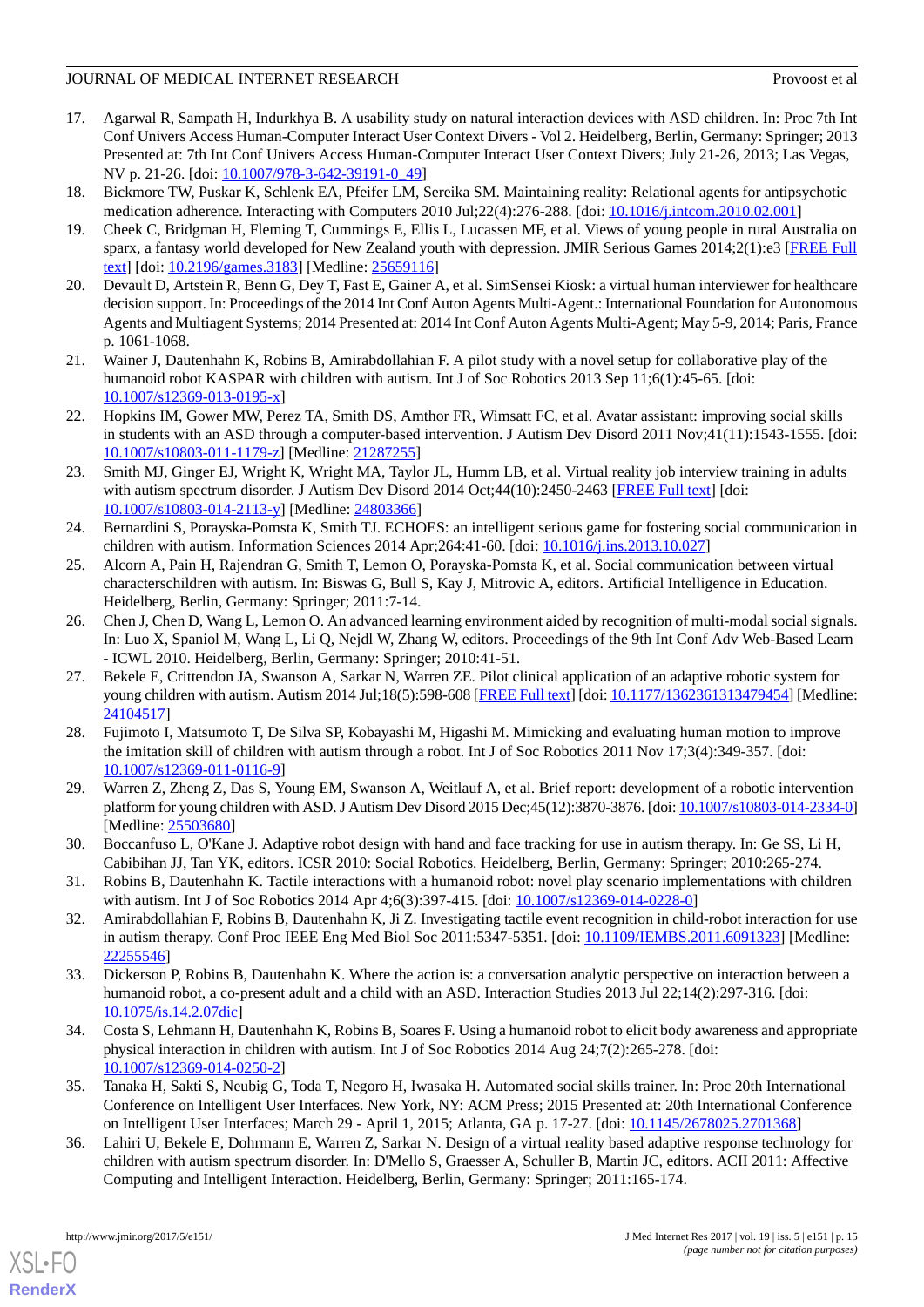- <span id="page-15-0"></span>37. Milne M, Powers D, Leibbrandt R. Development of a software-based social tutor for children with autism spectrum disorders. In: Proc 21st Annu Conf Aust Comput Interact Spec Interes Gr Des Open 24/7. 2009 Presented at: OZCHI '09; November 23-27, 2009; Melbourne, Australia p. 265-268. [doi: [10.1145/1738826.1738870\]](http://dx.doi.org/10.1145/1738826.1738870)
- <span id="page-15-1"></span>38. Ribeiro P, Araujo BD, Raposo A. ComFiM: a cooperative serious game to encourage the development of communicative skills between children with autism. In: Proc 2014 Brazilian Symp Comput Games Digit Entertain.: IEEE Computer Society; 2014 Presented at: Computer Games and Digital Entertainment (SBGAMES); November 12-14, 2014; Porto Alegro, Brazil p. 148-157. [doi: [10.1109/SBGAMES.2014.19\]](http://dx.doi.org/10.1109/SBGAMES.2014.19)
- <span id="page-15-3"></span><span id="page-15-2"></span>39. Jordan K, King M, Hellersteth S, Wirén A, Mulligan H. Feasibility of using a humanoid robot for enhancing attention and social skills in adolescents with autism spectrum disorder. Int J Rehabil Res 2013 Sep;36(3):221-227. [doi: [10.1097/MRR.0b013e32835d0b43\]](http://dx.doi.org/10.1097/MRR.0b013e32835d0b43) [Medline: [23328816\]](http://www.ncbi.nlm.nih.gov/entrez/query.fcgi?cmd=Retrieve&db=PubMed&list_uids=23328816&dopt=Abstract)
- <span id="page-15-4"></span>40. Cole R, Van Vuuren S, Pellom B, Hacioglu K, Jiyong M, Movellan J, et al. Perceptive animated interfaces: first steps toward a new paradigm for human-computer interaction. Proceedings of the IEEE 2003 Sep 8;91(9):1391-1405. [doi: [10.1109/JPROC.2003.817143](http://dx.doi.org/10.1109/JPROC.2003.817143)]
- <span id="page-15-5"></span>41. Bamasak O, Braik R, Al-Tayari H, Al-Harbi S, Al-Semairi G, Abu-Hnaidi M. Improving autistic children?s social skills using virtual reality. In: Marcus A, editor. Design, User Experience, and Usability. Health, Learning, Playing, Cultural, and Cross-Cultural User Experience. DUXU 2013. Lecture Notes in Computer Science, vol 8013. Heidelberg, Berlin, Germany: Springer; 2013:342-351.
- <span id="page-15-6"></span>42. Konstantinidis E, Hitoglou-Antoniadou M, Luneski A, Bamidis P, Nikolaidou M. Using affective avatars and rich multimedia content for education of children with autism. In: Proc 2nd Int Conf Pervasive Technol Relat to Assist Environ. New York, USA: ACM New York; 2009 Presented at: PETRA '09; 2009 June 9-13; Corfu, Greece p. 1-6. [doi: [10.1145/1579114.1579172](http://dx.doi.org/10.1145/1579114.1579172)]
- <span id="page-15-7"></span>43. Shoukry L, Caserman P, Göbel S, Steinmetz R. Blitzmerker: learning idioms with a mobile game. In: Göbel S, Ma M, Baalsrud Hauge J, Oliveira M, Wiemeyer J, Wendel V, editors. Serious Games. JCSG 2015. Lecture Notes in Computer Science, vol 9090. Cham, Switzerland: Springer; 2015:77-88.
- <span id="page-15-8"></span>44. Palestra G, Bortone I, Cazzato D, Adamo F, Argentiero A, Agnello N. Social robots in postural education: a new approach to address body consciousness in ASD children. In: Beetz M, Johnston B, Williams MA, editors. Social Robotics. ICSR 2014. Lecture Notes in Computer Science, vol 8755. Cham, Switzerland: Springer; 2014:290-299.
- <span id="page-15-10"></span><span id="page-15-9"></span>45. Martínez-Miranda J, Bresó A, García-Gómez J. Look on the bright side: a model of cognitive change in virtual agents. In: Bickmore T, Marsella S, Sidner C, editors. Intelligent Virtual Agents. IVA 2014. Lecture Notes in Computer Science, vol 8637. Cham, Switzerland: Springer; 2014:285-294.
- <span id="page-15-12"></span><span id="page-15-11"></span>46. Kelders S. Involvement as a working mechanism for persuasive technology. In: MacTavish T, Basapur S, editors. PERSUASIVE 2015. Lecture Notes in Computer Science, vol 9072. Cham, Switzerland: Springer; 2015:3-14.
- 47. Pagliari C, Burton C, McKinstry B, Szentatotai A, David D, Serrano Blanco A, et al. Psychosocial implications of avatar use in supporting therapy for depression. Stud Health Technol Inform 2012;181:329-333. [Medline: [22954882\]](http://www.ncbi.nlm.nih.gov/entrez/query.fcgi?cmd=Retrieve&db=PubMed&list_uids=22954882&dopt=Abstract)
- <span id="page-15-13"></span>48. Swartout W, Artstein R, Forbell E, Foutz S, Lane H, Lange B, et al. Virtual humans for learning. AI Mag 2013;34:13-30.
- <span id="page-15-14"></span>49. Pontier M, Siddiqui G. A virtual therapist that responds empathically to your answers. In: Lester H, Ishizuka M, editors. Intelligent Virtual Agents. IVA 2008. Lecture Notes in Computer Science, vol 5208. Springer: Proc of the 8th Int Conf on Intell Virtual Agents; 2008:417-425.
- <span id="page-15-15"></span>50. Bickmore TW, Mitchell SE, Jack BW, Paasche-Orlow MK, Pfeifer LM, Odonnell J. Response to a relational agent by hospital patients with depressive symptoms. Interact Comput 2010 Jul 1;22(4):289-298 [[FREE Full text](http://europepmc.org/abstract/MED/20628581)] [doi: [10.1016/j.intcom.2009.12.001](http://dx.doi.org/10.1016/j.intcom.2009.12.001)] [Medline: [20628581](http://www.ncbi.nlm.nih.gov/entrez/query.fcgi?cmd=Retrieve&db=PubMed&list_uids=20628581&dopt=Abstract)]
- <span id="page-15-16"></span>51. Pinto MD, Greenblatt AM, Hickman RL, Rice HM, Thomas TL, Clochesy JM. Assessing the critical parameters of eSMART-MH: a promising avatar-based digital therapeutic intervention to reduce depressive symptoms. Perspect Psychiatr Care 2015 Mar 19;52(3):157-168. [doi: [10.1111/ppc.12112\]](http://dx.doi.org/10.1111/ppc.12112) [Medline: [25800698\]](http://www.ncbi.nlm.nih.gov/entrez/query.fcgi?cmd=Retrieve&db=PubMed&list_uids=25800698&dopt=Abstract)
- <span id="page-15-18"></span><span id="page-15-17"></span>52. Smith MJ, Ginger EJ, Wright M, Wright K, Boteler Humm L, Olsen D, et al. Virtual reality job interview training for individuals with psychiatric disabilities. J Nerv Ment Dis 2014 Sep;202(9):659-667 [[FREE Full text](http://europepmc.org/abstract/MED/25099298)] [doi: [10.1097/NMD.0000000000000187\]](http://dx.doi.org/10.1097/NMD.0000000000000187) [Medline: [25099298](http://www.ncbi.nlm.nih.gov/entrez/query.fcgi?cmd=Retrieve&db=PubMed&list_uids=25099298&dopt=Abstract)]
- <span id="page-15-19"></span>53. Kang S, Gratch J. Virtual humans elicit socially anxious interactants' verbal self-disclosure. Comp Anim Virtual Worlds 2010;21(3-4):473-482. [doi: [10.1002/cav.345\]](http://dx.doi.org/10.1002/cav.345)
- <span id="page-15-20"></span>54. Kang S, Gratch J. Socially anxious people reveal more personal information with virtual counselors that talk about themselves using intimate human back stories. Stud Health Technol Inform 2012;181:202-206. [Medline: [22954856\]](http://www.ncbi.nlm.nih.gov/entrez/query.fcgi?cmd=Retrieve&db=PubMed&list_uids=22954856&dopt=Abstract)
- 55. Schmidt R, Eifler P, Masuch M. Playfully conquering performance anxiety. In: Schouten B, Fedtke S, Bekker T, Schijven M, Gekker A, editors. Games for Health. Wiesbaden: Springer Fachmedien; 2013:267-279.
- 56. Rinck M, Rörtgen T, Lange W, Dotsch R, Wigboldus DH, Becker ES. Social anxiety predicts avoidance behaviour in virtual encounters. Cogn Emot 2010 Nov;24(7):1269-1276. [doi: [10.1080/02699930903309268\]](http://dx.doi.org/10.1080/02699930903309268)
- 57. Tielman M, Brinkman W, Neerincx M. Design guidelines for a virtual coach for post-traumatic stress disorder patients. In: Bickmore T, Marsella S, Sidner C, editors. Intelligent Virtual Agents. IVA 2014. Lecture Notes in Computer Science, vol 8637. Cham, Switzerland: Springer; 2014:434-437.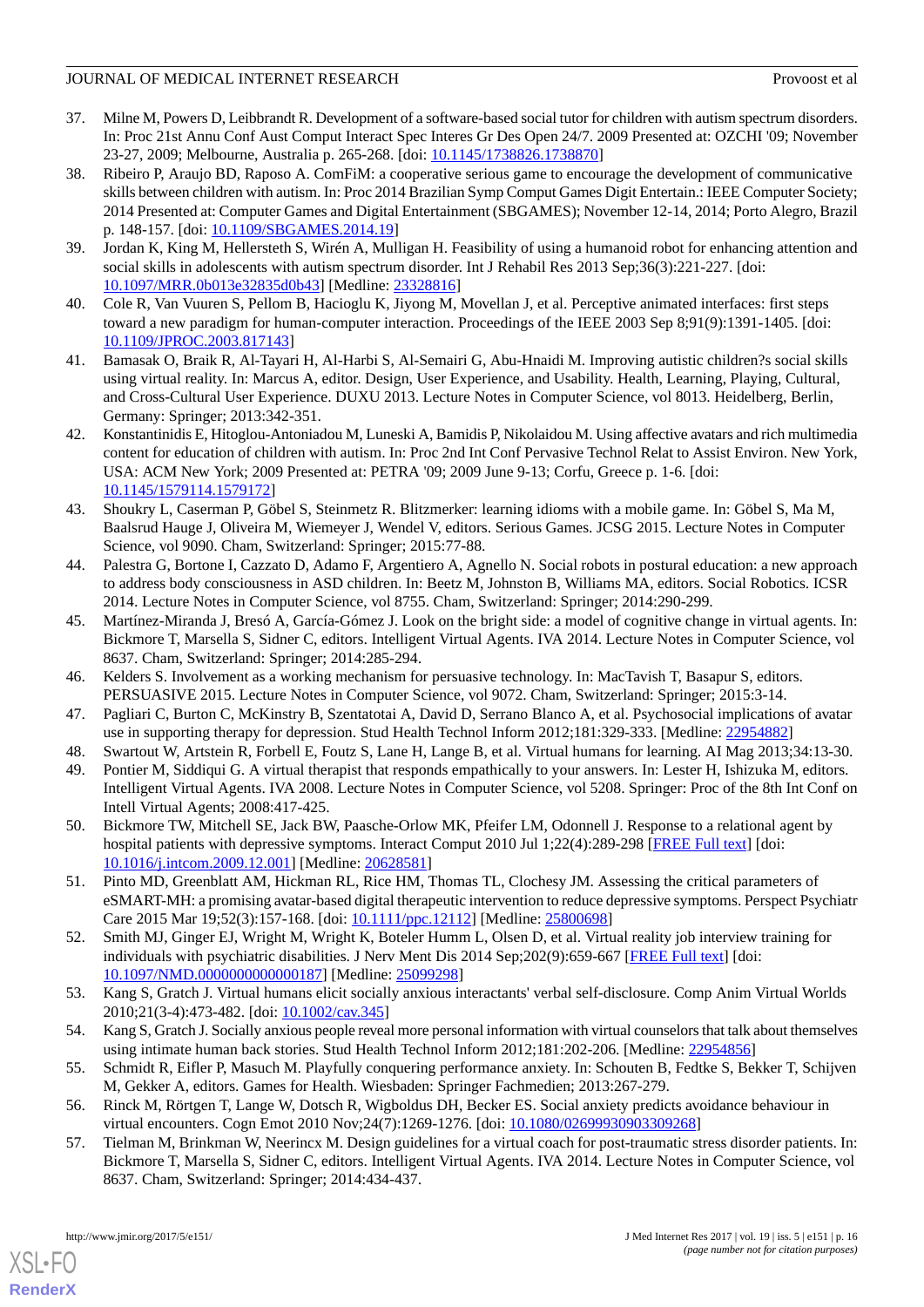- <span id="page-16-0"></span>58. Morie JF, Antonisse J, Bouchard S, Chance E. Virtual worlds as a healing modality for returning soldiers and veterans. Stud Health Technol Inform 2009;144:273-276. [Medline: [19592780](http://www.ncbi.nlm.nih.gov/entrez/query.fcgi?cmd=Retrieve&db=PubMed&list_uids=19592780&dopt=Abstract)]
- <span id="page-16-2"></span><span id="page-16-1"></span>59. Puskar K, Schlenk EA, Callan J, Bickmore T, Sereika S. Relational agents as an adjunct in schizophrenia treatment. J Psychosoc Nurs Ment Health Serv 2011 Aug;49(8):22-29. [doi: [10.3928/02793695-20110705-01](http://dx.doi.org/10.3928/02793695-20110705-01)] [Medline: [21766736](http://www.ncbi.nlm.nih.gov/entrez/query.fcgi?cmd=Retrieve&db=PubMed&list_uids=21766736&dopt=Abstract)]
- 60. Ku J, Han K, Lee HR, Jang HJ, Kim KU, Park SH, et al. VR-based conversation training program for patients with schizophrenia: a preliminary clinical trial. Cyberpsychol Behav 2007 Aug;10(4):567-574. [doi: [10.1089/cpb.2007.9989](http://dx.doi.org/10.1089/cpb.2007.9989)] [Medline: [17711366](http://www.ncbi.nlm.nih.gov/entrez/query.fcgi?cmd=Retrieve&db=PubMed&list_uids=17711366&dopt=Abstract)]
- <span id="page-16-4"></span><span id="page-16-3"></span>61. An LC, Demers MR, Kirch MA, Considine-Dunn S, Nair V, Dasgupta K, et al. A randomized trial of an avatar-hosted multiple behavior change intervention for young adult smokers. J Natl Cancer Inst Monogr 2013 Dec;2013(47):209-215 [[FREE Full text](http://europepmc.org/abstract/MED/24395994)] [doi: [10.1093/jncimonographs/lgt021\]](http://dx.doi.org/10.1093/jncimonographs/lgt021) [Medline: [24395994](http://www.ncbi.nlm.nih.gov/entrez/query.fcgi?cmd=Retrieve&db=PubMed&list_uids=24395994&dopt=Abstract)]
- 62. Grolleman J, van DB, Nijholt A, Van Ernst A. Break the habit! Designing an e-therapy intervention using a virtual coach in aid of smoking cessation. In: IJsselsteijn WA, De Kort YA, Midden C, Eggen B, Van den Hoven E, editors. Persuasive Technology. PERSUASIVE 2006. Lecture Notes in Computer Science, vol 3962. Heidelberg, Berlin, Germany: Springer; 2006:133-141.
- <span id="page-16-6"></span><span id="page-16-5"></span>63. Lisetti C, Amini R, Yasavur U, Rishe N. I can help you change! an empathic virtual agent delivers behavior change health interventions. ACM Transactions on Management Information Systems (TMIS) - Special Issue on Informatics for Smart Health and Wellbeing 2013;4(4):1-28. [doi: [10.1145/2544103](http://dx.doi.org/10.1145/2544103)]
- <span id="page-16-7"></span>64. Yasavur U, Lisetti C, Rishe N. Let's talk! speaking virtual counselor offers you a brief intervention. J Multimodal User Interfaces 2014 Sep 5;8(4):381-398. [doi: [10.1007/s12193-014-0169-9](http://dx.doi.org/10.1007/s12193-014-0169-9)]
- <span id="page-16-8"></span>65. Bickmore T, Schulman D, Shaw G. DTaskLitebody: open source, standards-based tools for building web-deployed embodied conversational agents. In: Ruttkay Z, Kipp M, Nijholt A, Vilhjálmsson HH, editors. Intelligent Virtual Agents. IVA 2009. Lecture Notes in Computer Science, vol 5773. Heidelberg, Berlin, Germany: Springer; 2009:425-431.
- <span id="page-16-9"></span>66. Hartholt A, Traum D, Marsella S, Shapiro A, Stratou G, Leuski A. All together now. In: Aylett R, Krenn B, Pelachaud C, Shimodaira H, editors. Intelligent Virtual Agents. IVA 2013. Lecture Notes in Computer Science, vol 8108. Heidelberg, Berlin, Germany: Springer; 2013:368-381.
- <span id="page-16-10"></span>67. Leff J, Williams G, Huckvale MA, Arbuthnot M, Leff AP. Computer-assisted therapy for medication-resistant auditory hallucinations: proof-of-concept study. Br J Psychiatry 2013 Jun;202:428-433 [[FREE Full text](http://bjp.rcpsych.org/cgi/pmidlookup?view=long&pmid=23429202)] [doi: [10.1192/bjp.bp.112.124883](http://dx.doi.org/10.1192/bjp.bp.112.124883)] [Medline: [23429202\]](http://www.ncbi.nlm.nih.gov/entrez/query.fcgi?cmd=Retrieve&db=PubMed&list_uids=23429202&dopt=Abstract)
- <span id="page-16-11"></span>68. Alemi M, Meghdari A, Ghanbarzadeh A, Moghadam L, Ghanbarzadeh A. Impact of a social humanoid robot as a therapy assistant in children cancer treatment. In: Beetz M, Johnston B, Williams MA, editors. Social Robotics. ICSR 2014. Lecture Notes in Computer Science, vol 8755. Cham, Switzerland: Springer; 2014:11-22.
- <span id="page-16-12"></span>69. Wallace S, Parsons S, Westbury A, White K, White K, Bailey A. Sense of presence and atypical social judgments in immersive virtual environments. Responses of adolescents with autism spectrum disorders. Autism 2010 May;14(3):199-213. [doi: [10.1177/1362361310363283](http://dx.doi.org/10.1177/1362361310363283)] [Medline: [20484000\]](http://www.ncbi.nlm.nih.gov/entrez/query.fcgi?cmd=Retrieve&db=PubMed&list_uids=20484000&dopt=Abstract)
- <span id="page-16-14"></span><span id="page-16-13"></span>70. Merry SN, Stasiak K, Shepherd M, Frampton C, Fleming T, Lucassen MFG. The effectiveness of SPARX, a computerised self help intervention for adolescents seeking help for depression: randomised controlled non-inferiority trial. BMJ 2012;344:e2598 [\[FREE Full text\]](http://www.bmj.com/cgi/pmidlookup?view=long&pmid=22517917) [Medline: [22517917\]](http://www.ncbi.nlm.nih.gov/entrez/query.fcgi?cmd=Retrieve&db=PubMed&list_uids=22517917&dopt=Abstract)
- <span id="page-16-15"></span>71. Hudlicka E. Virtual training and coaching of health behavior: example from mindfulness meditation training. Patient Educ Couns 2013 Aug;92(2):160-166 [[FREE Full text](http://europepmc.org/abstract/MED/23809167)] [doi: [10.1016/j.pec.2013.05.007](http://dx.doi.org/10.1016/j.pec.2013.05.007)] [Medline: [23809167](http://www.ncbi.nlm.nih.gov/entrez/query.fcgi?cmd=Retrieve&db=PubMed&list_uids=23809167&dopt=Abstract)]
- <span id="page-16-16"></span>72. Bickmore T, Gruber A. Relational agents in clinical psychiatry. Harv Rev Psychiatry 2010;18(2):119-130. [doi: [10.3109/10673221003707538\]](http://dx.doi.org/10.3109/10673221003707538) [Medline: [20235777\]](http://www.ncbi.nlm.nih.gov/entrez/query.fcgi?cmd=Retrieve&db=PubMed&list_uids=20235777&dopt=Abstract)
- <span id="page-16-17"></span>73. Broekens J, Heerink M, Rosendal H. Assistive social robots in elderly care: a review. Gerontechnology 2009 Apr;8(2):94-103. [doi: [10.4017/gt.2009.08.02.002.00](http://dx.doi.org/10.4017/gt.2009.08.02.002.00)]
- <span id="page-16-18"></span>74. Mordoch E, Osterreicher A, Guse L, Roger K, Thompson G. Use of social commitment robots in the care of elderly people with dementia: a literature review. Maturitas 2013 Jan;74(1):14-20. [doi: [10.1016/j.maturitas.2012.10.015](http://dx.doi.org/10.1016/j.maturitas.2012.10.015)] [Medline: [23177981](http://www.ncbi.nlm.nih.gov/entrez/query.fcgi?cmd=Retrieve&db=PubMed&list_uids=23177981&dopt=Abstract)]
- <span id="page-16-19"></span>75. Diehl JJ, Schmitt LM, Villano M, Crowell CR. The clinical use of robots for individuals with autism spectrum disorders: a critical review. Res Autism Spectr Disord 2012 Dec;6(1):249-262 [[FREE Full text](http://europepmc.org/abstract/MED/22125579)] [doi: [10.1016/j.rasd.2011.05.006](http://dx.doi.org/10.1016/j.rasd.2011.05.006)] [Medline: [22125579](http://www.ncbi.nlm.nih.gov/entrez/query.fcgi?cmd=Retrieve&db=PubMed&list_uids=22125579&dopt=Abstract)]
- 76. Baylor A, Kim Y. Pedagogical agent design: the impact of agent realism, gender, ethnicity, instructional role. In: Lester JC, Vicari RM, Paraguacu F, editors. Intelligent Tutoring Systems. ITS 2004. Lecture Notes in Computer Science, vol 3220. Heidelberg, Berlin, Germany: Springer; 2004:592-603.
- 77. Smith C, Cavazza M, Charlton D, Zhang L, Turunen M, Hakulinen J. Integrating planning and dialogue in a lifestyle agent. In: Prendinger H, Lester J, Ishizuka M, editors. Intelligent Virtual Agents. IVA 2008. Lecture Notes in Computer Science, vol 5208. Heidelberg, Berlin, Germany: Springer; 2008:146-153.

# **Abbreviations**

[XSL](http://www.w3.org/Style/XSL)•FO **[RenderX](http://www.renderx.com/)**

**ACM-DL:** Association for Computing Machinery Digital Library